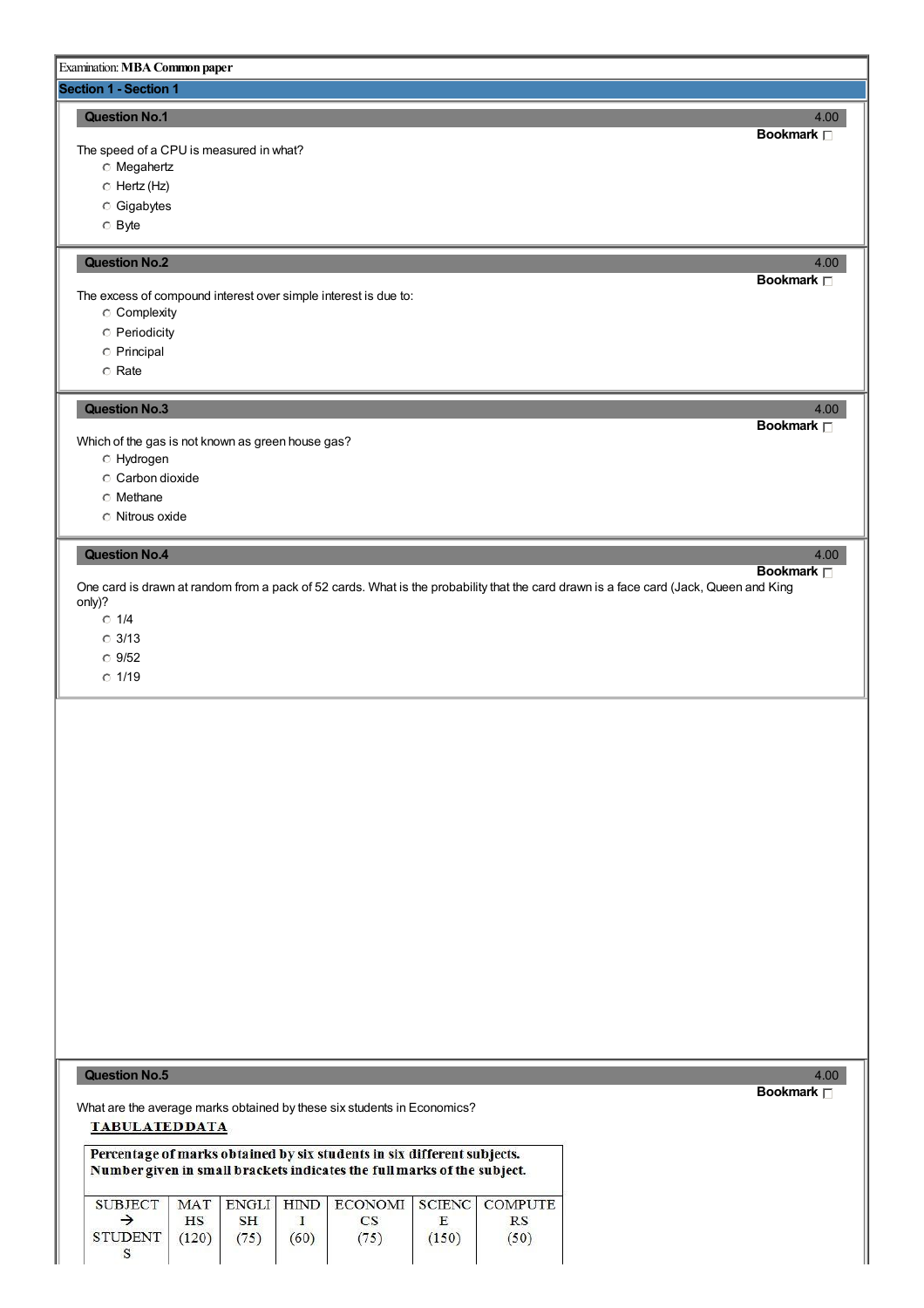| <b>DURGESH</b> | 92 | 80 | 70 | 88 | 62 | 78 |
|----------------|----|----|----|----|----|----|
| <b>RENUKA</b>  | 90 | 48 | 75 | 68 | 76 | 88 |
| <b>RAHUL</b>   | 72 | 44 | 65 | 52 | 78 | 86 |
| <b>RADHA</b>   | 96 | 72 | 45 | 80 | 82 | 92 |
| PRATIGYA       | 98 | 76 | 65 | 64 | 84 | 80 |
| <b>PRATIK</b>  | 80 | 64 | 75 | 92 | 64 | 70 |

# $\degree$  52.5

C 53.5

 $\degree$  74

 $\degree$  52

# **Question No.6** 4.00

# **Bookmark**

In which subject has Pratigya got the least marks?

# **TABULATEDDATA**

# Percentage of marks obtained by six students in six different subjects. Number given in small brackets indicates the full marks of the subject.

| <b>SUBJECT</b>      | <b>MAT</b> | <b>ENGLI</b> | <b>HIND</b> | <b>ECONOMI</b> | <b>SCIENC</b> | <b>COMPUTE</b> |
|---------------------|------------|--------------|-------------|----------------|---------------|----------------|
|                     | <b>HS</b>  | <b>SH</b>    |             | <b>CS</b>      | Е             | RS             |
| <b>STUDENT</b><br>s | (120)      | (75)         | (60)        | (75)           | (150)         | (50)           |
| <b>DURGESH</b>      | 92         | 80           | 70          | 88             | 62            | 78             |
| <b>RENUKA</b>       | 90         | 48           | 75          | 68             | 76            | 88             |
| <b>RAHUL</b>        | 72         | 44           | 65          | 52             | 78            | 86             |
| <b>RADHA</b>        | 96         | 72           | 45          | 80             | 82            | 92             |
| <b>PRATIGYA</b>     | 98         | 76           | 65          | 64             | 84            | 80             |
| <b>PRATIK</b>       | 80         | 64           | 75          | 92             | 64            | 70             |

# Economics

English

Hindi

Computer Sc

# **Question No.7** 4.00

Not a feature of EMI on Home/Car loans

- High interest component in the later EMIs
- $\circ$  High Portion Principal in the later EMIs
- Low interest component in the later EMIs
- Equated Monthly Installments

# **Question No.8** 4.00

# **Bookmark**

**Bookmark**

The ratio of students in a coaching preparing for Tech and MBA is 4: 5. The ratio of fees collected from each of Tech and MBA students is 25: 16. If the total amount collected from all the students is 1.62 Lakh, what is the total amount collected from only MBA aspirants?

- C Rs. 52,000
- C Rs. 72,000
- C Rs. 82,000
- $\circ$  Rs. 62,000

### **Question No.9** 4.00

Compound interest accumulates slower with:

- Yearly compounding
- Quarterly compounding
- Monthly compounding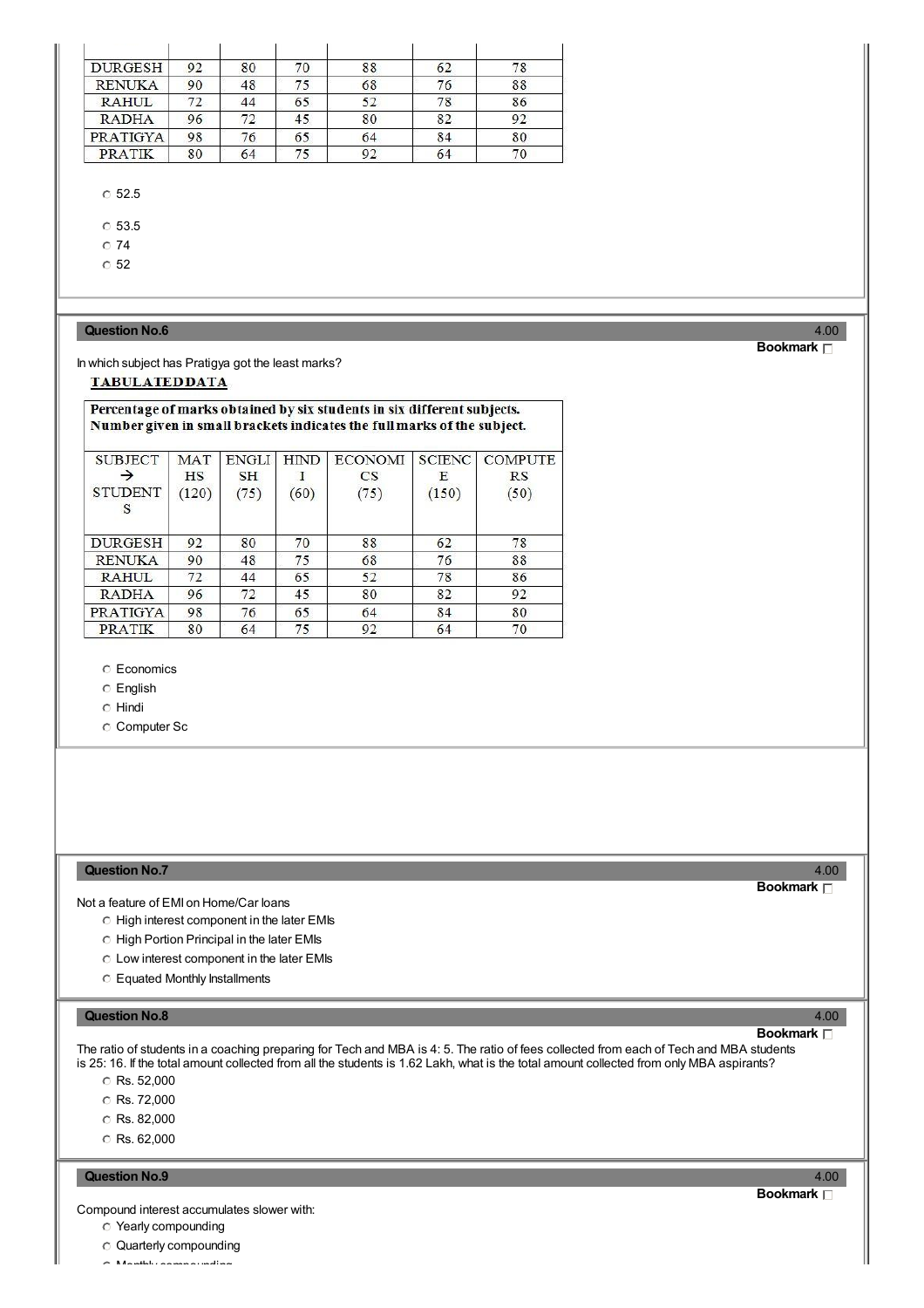- $\cup$  Monthly compounding
- Daily compounding

#### **Question No.10** 4.00

A and B together have Rs. 1210. If 4/15 of A's amount is equal to 2/5 of B's amount, how much amount does B have?

- C Rs. 664
- C Rs. 460
- C Rs. 484
- C Rs. 550

### **Question No.11** 4.00

# **Bookmark**

**Bookmark**

In a 500 m race Sree beats Mahi by 100 m or 5 seconds. In another race on the same track at the same speeds. Mahi and Anil start at one end while Sree starts at the opposite end How many metres would Mahi have covered, by the time Sree meets Anil given that Sree's speed is 10 m/sec more than that of Anil.

- 275 m
- $C$  250 m
- $\degree$  200 m
- 225 m

#### **Question No.12** 4.00

Choose the synonym of the italicized word. Vanita bore the pain with great *fortitude.*

- defiance
- $\circ$  indifference
- $\circ$  resilience
- soreness

#### **Question No.13** 4.00

# **Bookmark**

There is 60% increase in an amount in 6 years at simple interest. What will be the compound interest of Rs. 12,000 after 3 years at the same rate?

Rs. 3972

- C Rs. 2160
- Rs. 3120
- C Rs. 6240

# **Question No.14** 4.00

# **Bookmark**

The difference between simple and compound interests compounded annually on a certain sum of money for 2 years at 4% per annum is Re. 1. The sum (in Rs.) is:

- $\degree$  625
- $C_640$
- $\circ$  650
- $C$  630

#### **Question No.15** 4.00

# **Bookmark**

Alloy A contains 40% gold and 60% silver. Alloy B contains 35% gold and 40% silver and 25% copper. Alloys A and B are mixed in the ratio of 1:4 .What is the ratio of gold and silver in the newly formed alloy is?

- 49% and 36%
- 25% and 35%
- 20% and 30%
- 36% and 44%
- **Question No.16** 4.00



**Bookmark**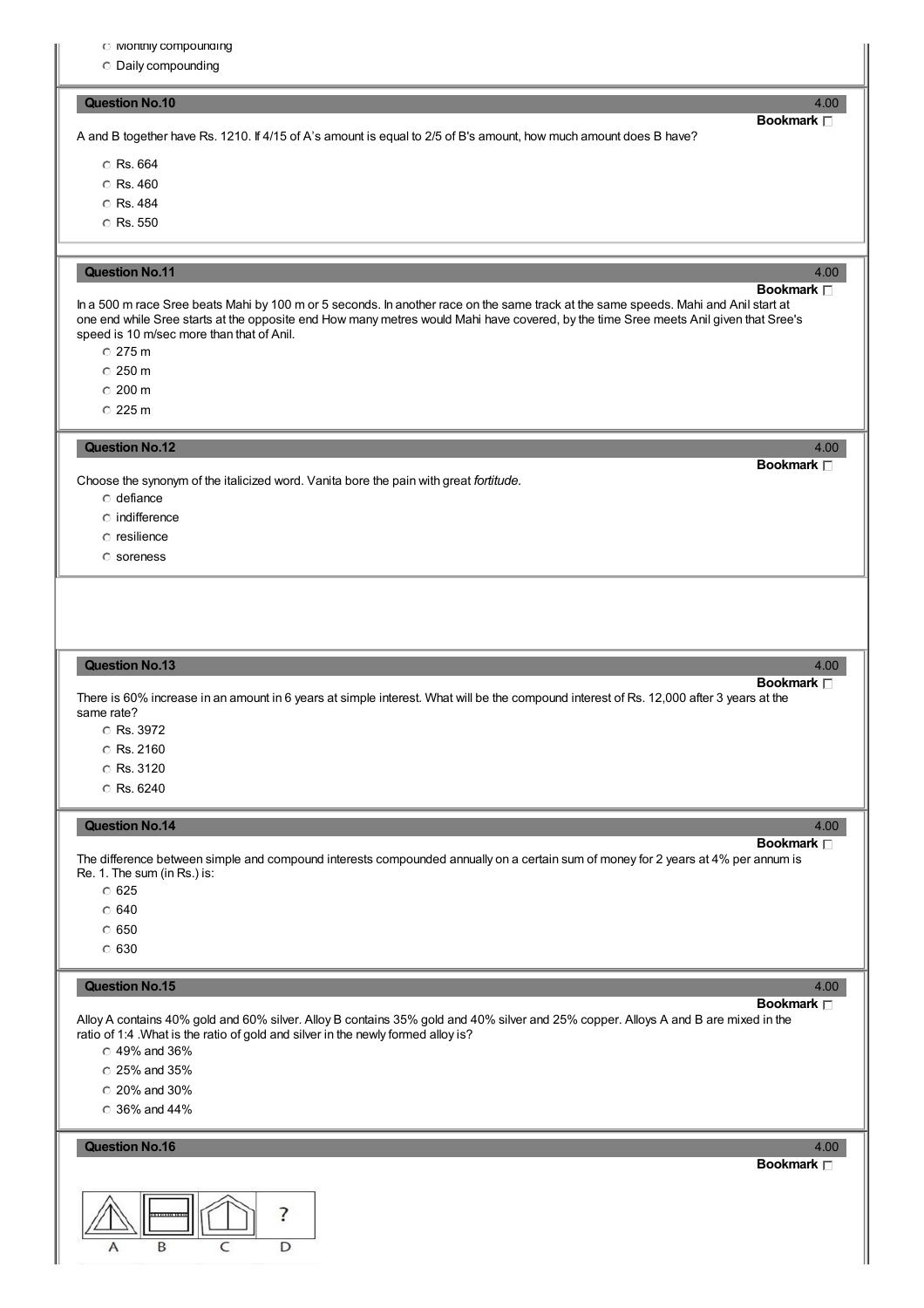

**Question No.22** 4.00

 $\circ$  starve to rather steal

- 
- C starve to rather stealing
- $\circ$  rather starving to stealing
- $\circ$  rather starve than steal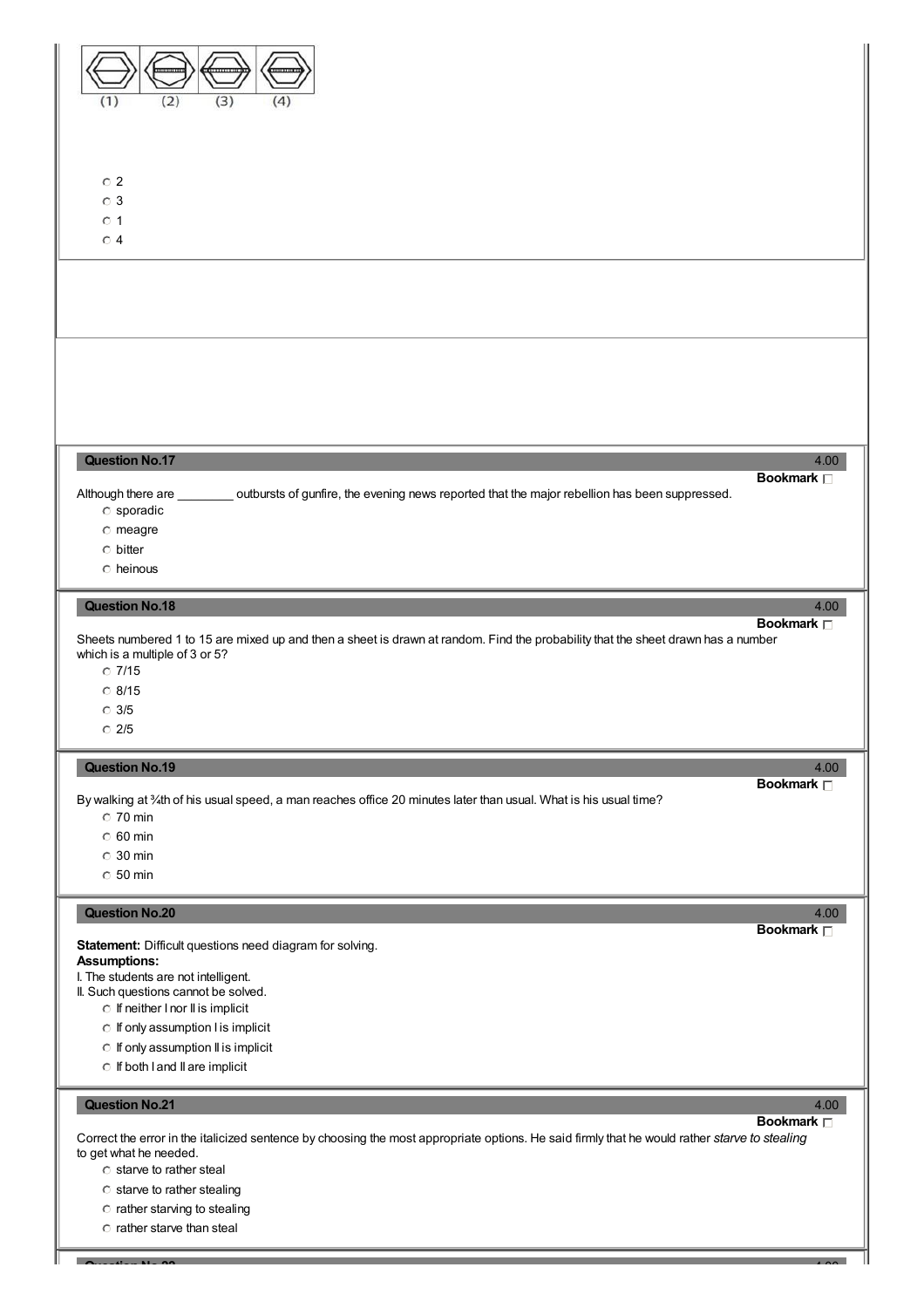Which state government has recently set up toll-free helpline to provide information to students?

- Tamil Nadu
- C Karnataka
- Maharashtra
- Punjab

# **Question No.23** 4.00

Your wake up time (in hrs.& mts) for 5 days: 5. 40, 6.20, 6, 6.10 & 5.50. Average wake up time is:

- $\degree$  5.84
- $\overline{0}6$
- $C$  6.24
- $\circ$  5.55

# **Question No.24** 4.00

Out of the following which can be both an input and an output device?

- Network cards
- Sound card
- Graphics card
- All of the above

# **Question No.25** 4.00

What is the ratio of the discount percent of the Eye liner and Bracelet sold by shopkeeper?

**TABLE** 

| Items        | Cost<br>Price | Profit% | Discount |
|--------------|---------------|---------|----------|
| Lipstick     | 225           | 12%     | 48       |
| Kajal        | 320           | 20%     | 96       |
| Eye<br>liner | 196           | 25%     | 35       |
| Perfume      | 480           | 10%     | 72       |
| Bracelet     | 140           | 15%     | 14       |

 $0.5:4$ 

 $0$  11: 15

 $C$  25: 16

 $C$  16: 25

# **Question No.26** 4.00

Liver, milk, egg yolk, fish liver oil is the source of:

- Vitamin A
- Vitamin D
- Vitamin B2
- Vitamin C

# **Question No.27** 4.00

What does SSL stand for?

- **Secure Socket Layer**
- Source system layer
- **C** Security System Layers
- **C** Security System Law

**Bookmark**

# **Bookmark**

**Bookmark**

**Bookmark**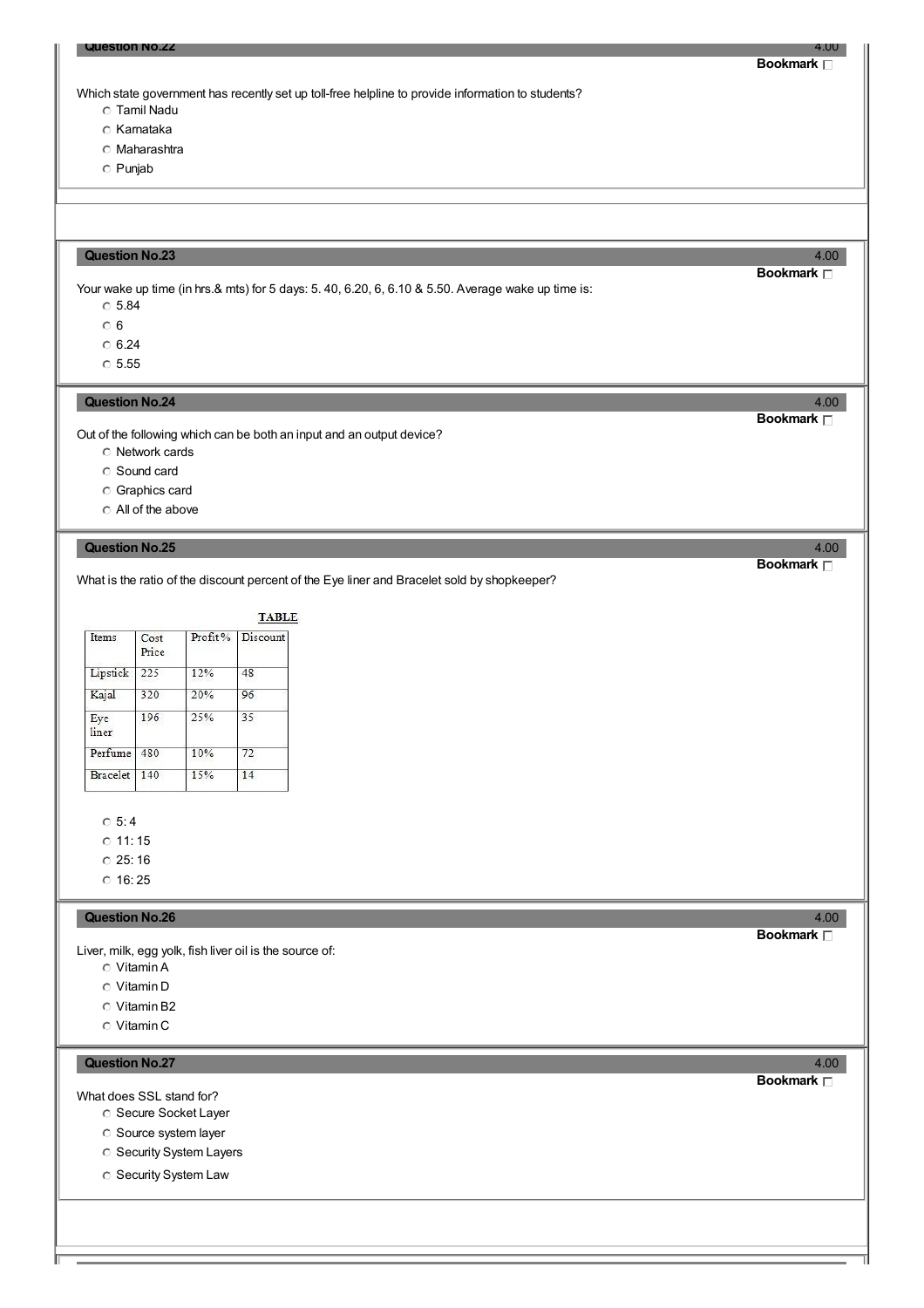Constitution of India came into effect from ?

- 15 January, 1950
- 16 January, 1950
- 26 January, 1950
- 15 August, 1950

# **Question No.29** 4.00

In the following question, the first two words (given in italics) have a definite relationship. Choose one word out of the given four alternatives which will fill the blank space and show the same relationship with the third word as between the first two.

*Denigrate* is to *Devalue* as *Upgrade* is to ………?………….

- C Promote
- Debase
- C Praise
- Devalue

# **Question No.30** 4.00

A job is completed by 5 persons in 6 days. To do it in 5 days how many additional persons is/are needed?

- 6
- $\circ$  4

 $0.2$ 

 $\circ$  1

# **Question No.31** 4.00

Which of the following set of figures follows the given rule? Rule: Closed figure becomes more and more open.



# **Question No.32** 4.00

The total number of marks obtained in Fe 18 is what percent of the total marks obtained in April 17?

# **Bookmark**

Line graph

In a school the periodical examination are held every second month In a session<br>during April 2017 - March 2018, a student of Class IX appeared for each of the<br>periodical exams. The aggregate marks obtained by him in each p

Marks Obtained by student in Six Periodical Held in Every Two Months during the Year in the Session 2017 - 2018.

Maximum Total Marks in each Periodical Exam = 500

| periodical exams marks |  |  |  |  |  |
|------------------------|--|--|--|--|--|
|                        |  |  |  |  |  |
|                        |  |  |  |  |  |
|                        |  |  |  |  |  |

# **Bookmark**

**Bookmark**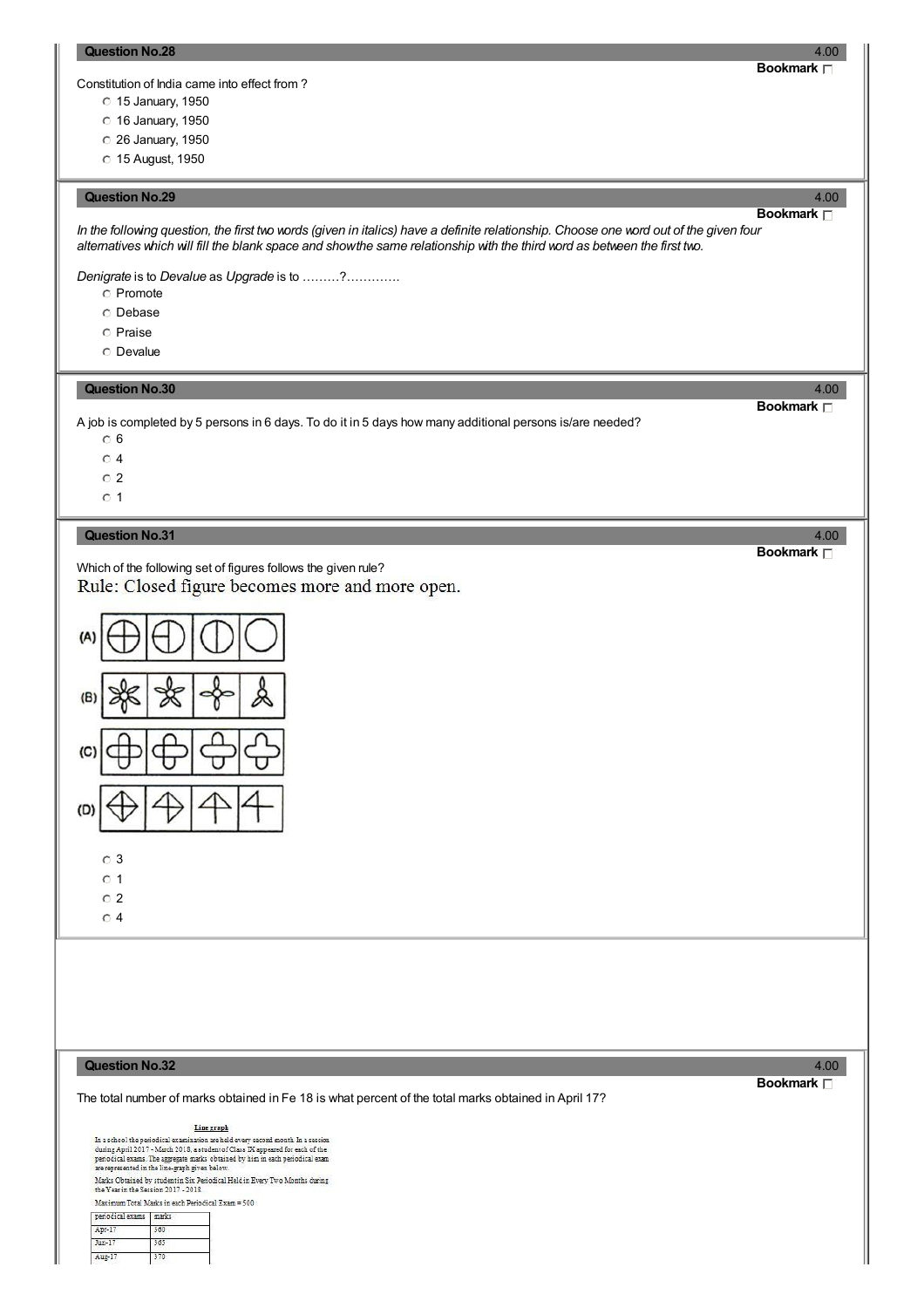

 $C$  116.50%

- 
- $C$  110%

# **Question No.33** 4.00

ADB has forecasted India's current economic growth forecast for this fiscal by 0.3% to-----

- 6.6 percent
- 6.8 percent
- 6.7 percent
- 6.9 percent

# **Question No.34** 4.00

What are the average marks obtained by the student in all the periodical exams during the last session?

#### Line graph

In a school the periodical examination are held every second month In a session during April 2017 - March 2018, a student of Class IX appeared for each of the periodical exams. The aggregate masks obtained by him in each

Marks Obtained by student<br>in Six Periodical Held in Every Two Months during the Year in the Session 2017 - 2018.

Maximum Total Marks in each Periodical Exam = 500

| periodical exams | marks |  |
|------------------|-------|--|
| Apr-17           | 360   |  |
| $Jun-17$         | 365   |  |
| Aug-17           | 370   |  |
| $Oct-17$         | 385   |  |
| $Dec-17$         | 400   |  |
| $Feb-18$         | 405   |  |



# **Bookmark**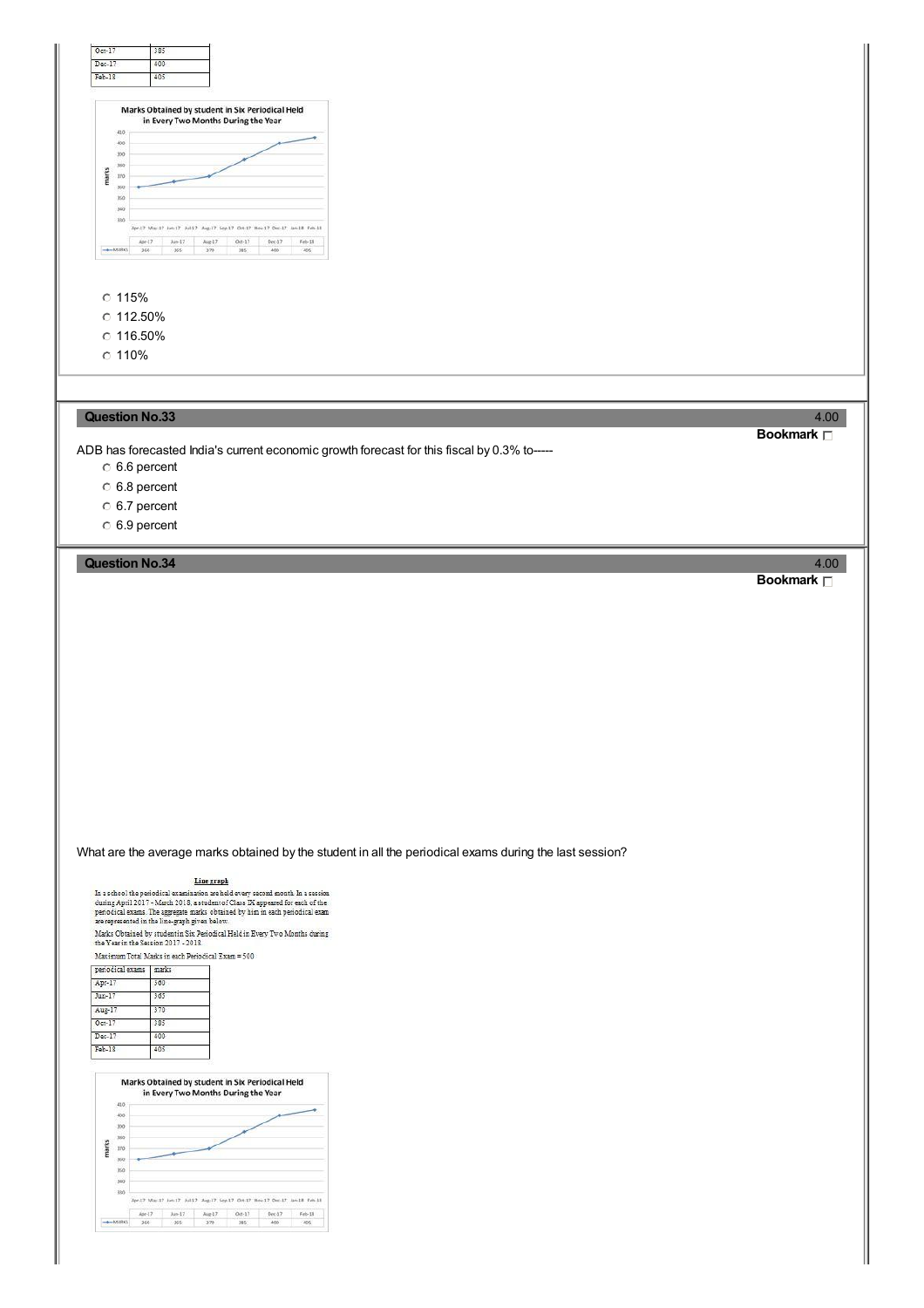379

381

373

# **Question No.35** 4.00

What is the average percentage of marks obtained by all the three girls (Radha, Pratigya and Renuka) in English? **TABULATEDDATA** 

# Percentage of marks obtained by six students in six different subjects. Number given in small brackets indicates the full marks of the subject.

| <b>SUBJECT</b>  | <b>MAT</b> | <b>ENGLI</b> | <b>HIND</b> | <b>ECONOMI</b> |       | <b>SCIENC</b> COMPUTE |
|-----------------|------------|--------------|-------------|----------------|-------|-----------------------|
|                 | HS         | <b>SH</b>    |             | CS             | Ε     | RS                    |
| <b>STUDENT</b>  | (120)      | (75)         | (60)        | (75)           | (150) | (50)                  |
| S               |            |              |             |                |       |                       |
|                 |            |              |             |                |       |                       |
| <b>DURGESH</b>  | 92         | 80           | 70          | 88             | 62    | 78                    |
| <b>RENUKA</b>   | 90         | 48           | 75          | 68             | 76    | 88                    |
| <b>RAHUL</b>    | 72         | 44           | 65          | 52             | 78    | 86                    |
| <b>RADHA</b>    | 96         | 72           | 45          | 80             | 82    | 92                    |
| <b>PRATIGYA</b> | 98         | 76           | 65          | 64             | 84    | 80                    |
| <b>PRATIK</b>   | 80         | 64           | 75          | 92             | 64    | 70                    |

 $C$  63.67

C 66.66

C 65.33

 $C$  67.33

### **Question No.36** 4.00

If in a certain code, RIPPLE is coded as 613382 and LIFE is written as 8192. How is PILLER written in that code?

318826

318286

618826

338816

**Question No.37** 4.00

**Bookmark**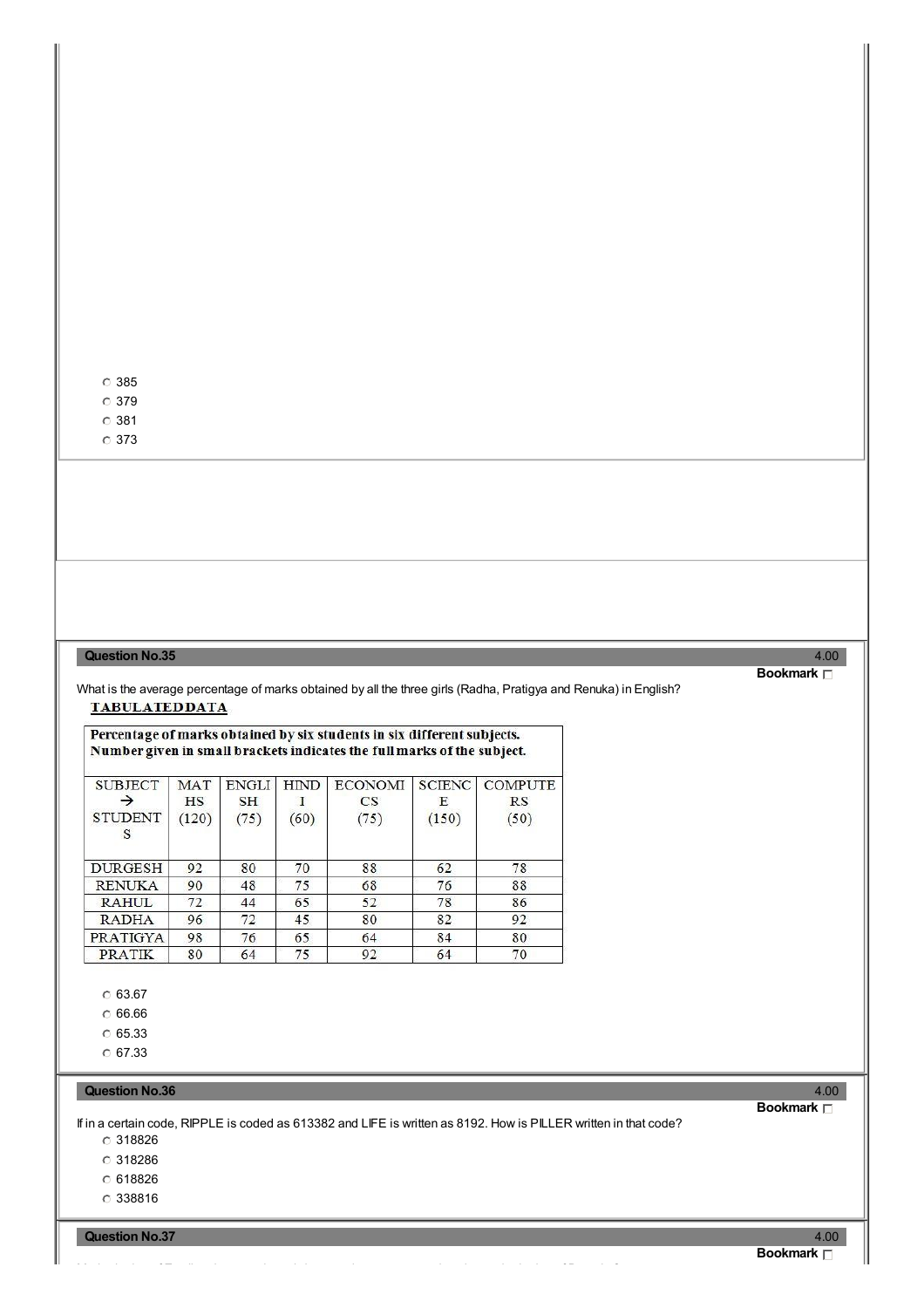#### Marked price of Eye liner is approximately how much percent more than the marked price of Bracelet?

#### **TABLE**

| Items        | Cost<br>Price | Profit% | Discount |
|--------------|---------------|---------|----------|
| Lipstick     | 225           | 12%     | 48       |
| Kajal        | 320           | 20%     | 96       |
| Eye<br>liner | 196           | 25%     | 35       |
| Perfume      | 480           | 10%     | 72       |
| Bracelet     | 140           | 15%     | 14       |

# 60%

80%

 $\degree$  50%

90%

#### **Question No.38** 4.00

Based on the information given answer the following question.

1. In a family of six persons, there are people from three generations. Each has separate professions and they like different colours. There are two couples.

- 2. Shyam is an Engineer and his wife is not a doctor and she does not like Red colour.
- 3. Chartered Accountant likes green colour and his wife is a teacher.
- 4. Manisha is the mother-in-law of Sunita and she likes orange colour.
- 5. Vimal is the grand father of Tarun and tarun is the Principal and likes black colour.
- 6. Nyna is the grand daughter of Manisha and she likes blue colour. Nyna's Mother likes white colour.

How many ladies are there in the family?

- $\circ$  3
- $\overline{O}$  4

Cannot be determined

 $\overline{C}$  2

# **Question No.39** 4.00

# **Bookmark**

**Bookmark**

Three years ago the average age of A and B was 18 years. If C joins them today, the average becomes 22 years. How old is C now?

 $\degree$  26

 $\degree$  24

- 32
- $\degree$  28

#### **Question No.40** 4.00

# **Bookmark**

Which of the following set of figures follows the given rule? Rule: Closed figures become more and more open and the open figures become more and more close



 $\circ$  4

- $\overline{O}$  2
- 3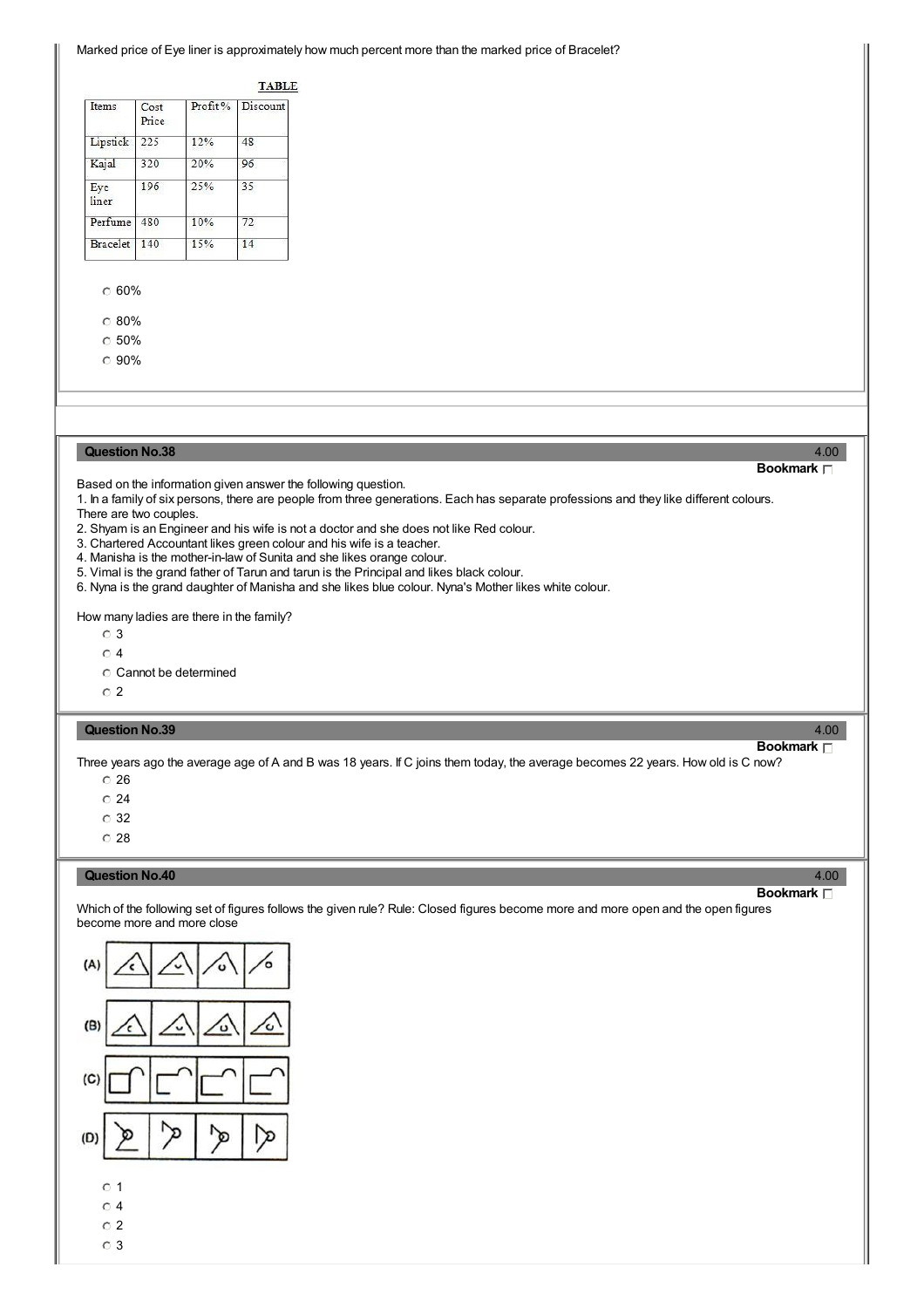# **Question No.41** 4.00

Choose the set of figures which follows the given rule. Rule: The series becomes simpler as it proceeds.



# $\circ$  1

 $\overline{C}$  2

 $\overline{O}$  3

 $\circ$  4

# **Question No.42** 4.00

The difference between 2/9<sup>th</sup> of X and 2/9<sup>th</sup> of Y is 8. The difference between X and Y is:

36

 $\overline{C}$  72

 $\circ$  45

 $\overline{0}81$ 

# **Question No.43** 4.00

I sincerely \_\_\_\_\_\_\_\_the inconvenience caused to you because of my delay.

- $\circ$  regret of
- $C$  regret
- regret about
- $\degree$  regret on

# **Question No.44** 4.00

Distribution of odd and even numbered faces coming up on a dice is dealt by:

Normal distribution

- Binomial distribution
- Poisson distribution
- Beta distribution

**Bookmark**

**Bookmark**

**Bookmark**

# **Question No.45** 4.00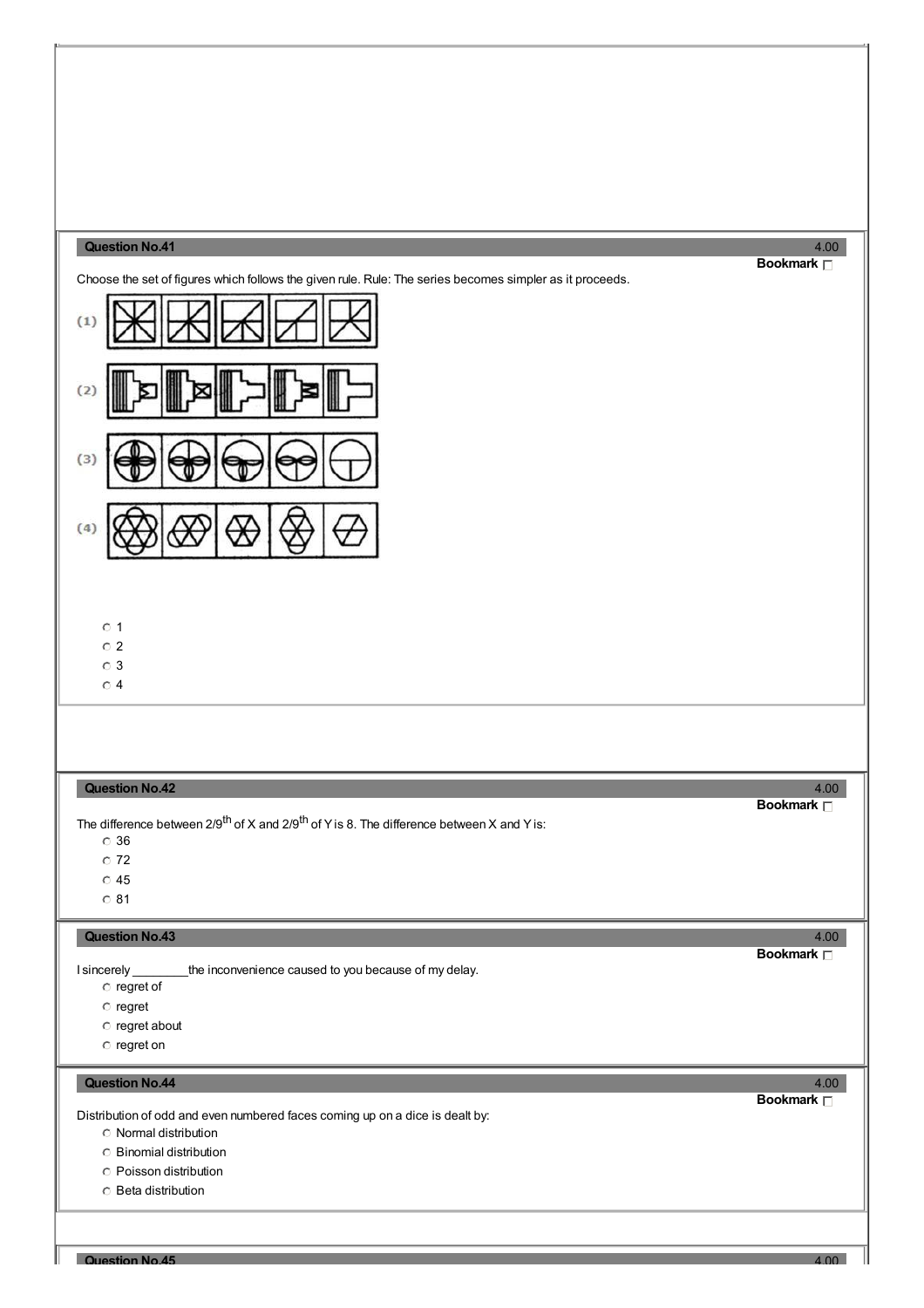Psychologists that having a set of cherished companions is crucial to mental well-being.

**Bookmark**

**Bookmark**

- have long known
- have been knowing for long
- have known long
- have been known for long

#### **Question No.46** 4.00

A box contains 2 Mangoes, 3 Apples &2 Oranges. Two fruits are drawn at random. What is the probability that none of the fruit drawn is Orange?

**Question No.45** 4.00

 $0.10/21$ 

 $O$  9/21

 $O$  4/17

 $\degree$  5/7

# **Question No.47** 4.00

**Bookmark**

If for a certain quantity of books, the publisher has to pay Rs. 30,600 as printing cost, then what will be amount of royalty to be paid for these books?<br>Piechart

| <b>DISTRIBUTION OF</b><br><b>EXPENDITURE</b> | <b>PERCENTAGE</b> |
|----------------------------------------------|-------------------|
| PAPER COST                                   | 25                |
| <b>BINDING</b>                               | 20                |
| PRINTING COST                                | 20                |
| <b>ROYALTY</b>                               | 15                |
| PROMOTION COST                               | 10                |
| <b>TRANSPORTATION</b><br>COST                | 10                |



- C Rs. 22,950
- C Rs. 21,200
- C Rs. 19,450
- $\circ$  Rs. 26,150

# **Question No.48** 4.00

Which type of memory that is held even after the computer is turned off?

- Secure Memory
- State Memory
- Flash memory
- Random Memory

### **Question No.49** 4.00

**Bookmark**

**Bookmark**

The probability of two persons of passing the interview are 1/3 and 3/5. Then calculate the probability that only one of them pass the interview? 7/15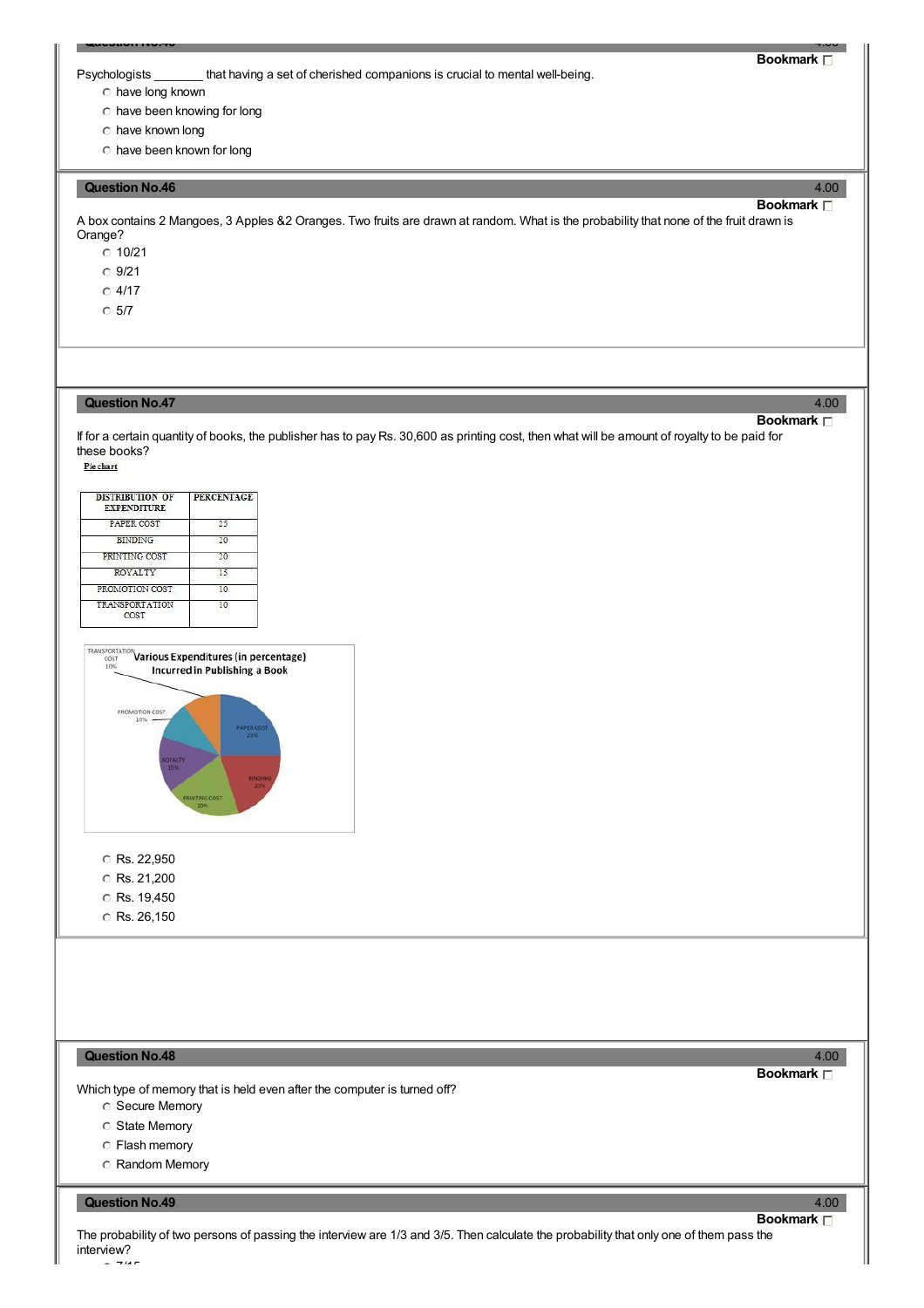$O$   $1/15$ 

 $\degree$  8/15

 $O$  11/15  $C$  13/15

# **Question No.50** 4.00

# The shopkeeper sold 2 kajal, 3 Eye liners, 2 perfumes and 1 bracelet to a customer. What is his average profit?

| Items        | Cost<br>Price | Profit% | Discount |
|--------------|---------------|---------|----------|
| Lipstick     | 225           | 12%     | 48       |
| Kajal        | 320           | 20%     | 96       |
| Eye<br>liner | 196           | 25%     | 35       |
| Perfume      | 480           | 10%     | 72       |
| Bracelet     | 140           | 15%     | 14       |

# C Rs. 50

C Rs. 52.3

# C Rs. 49

C Rs. 37.5

# **Question No.51** 4.00

periodical exams | marks  $Apr-17$ 

 $Jun-17$ 

Aug-17

 $Oct-1$ 

 $Dec-17$ 

 $Feb-18$ 

The total number of marks obtained in Aug. 17 is what percent of the total marks obtained in April 17?

**Bookmark**

Marks Obtained by student in Six Periodical Held<br>in Every Two Months During the Year  $-418$ 400 350 180 marks  $\frac{170}{20}$ 360 13 340 330 Apr-17 May-17 Jun-17 Jul-17 Aug-17 Sep-17 Oct-17 Nov-17 Dec-17 Jan-18 Feb-18

Line graph In a school the periodical examination are held every second month In a seasion<br>during April 2017 - Maxch 2018, a student of Class IX appeared for each of the<br>periodical exams. The aggregate marks obtained by him in each p Marks Obtained by student in Six Periodical Held in Every Two Months during the Year in the Session 2017 - 2018.

Maximum Total Marks in each Periodical Exam = 500

 $rac{1}{360}$ 

365

370

385

400

405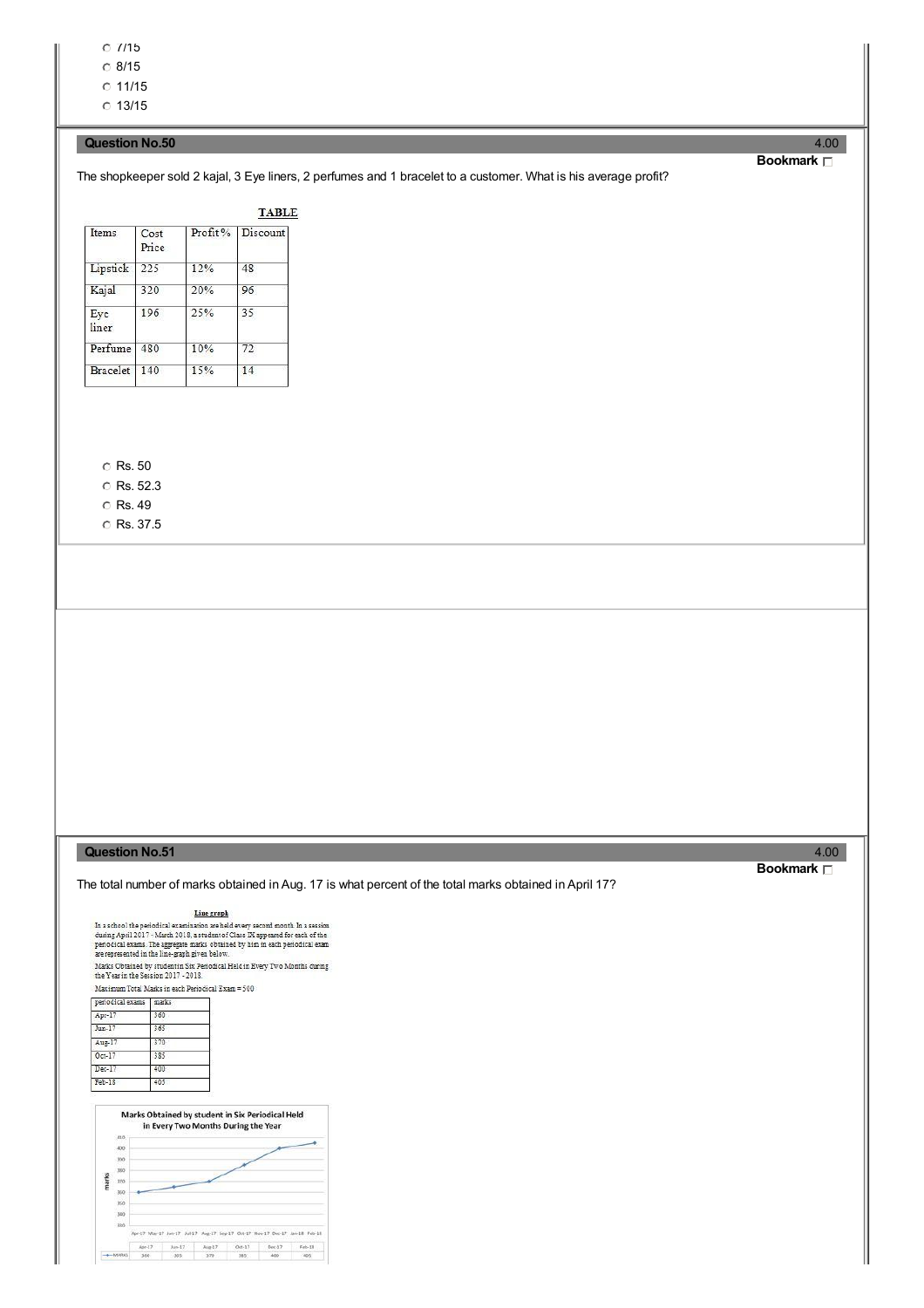|  | 102.70% |
|--|---------|
|--|---------|

- $\degree$  105.50%
- 102.50%
- $0.100%$

# **Question No.52** 4.00

Royalty on the book is less than the printing cost by:<br>Piechart

| <b>DISTRIBUTION OF</b><br><b>EXPENDITURE</b> | <b>PERCENTAGE</b> |  |  |
|----------------------------------------------|-------------------|--|--|
| PAPER COST                                   | 25                |  |  |
| <b>BINDING</b>                               | 20                |  |  |
| PRINTING COST                                | 20                |  |  |
| ROYALTY                                      | 15                |  |  |
| PROMOTION COST                               | 10                |  |  |
| <b>TRANSPORTATION</b><br>COST                | 10                |  |  |

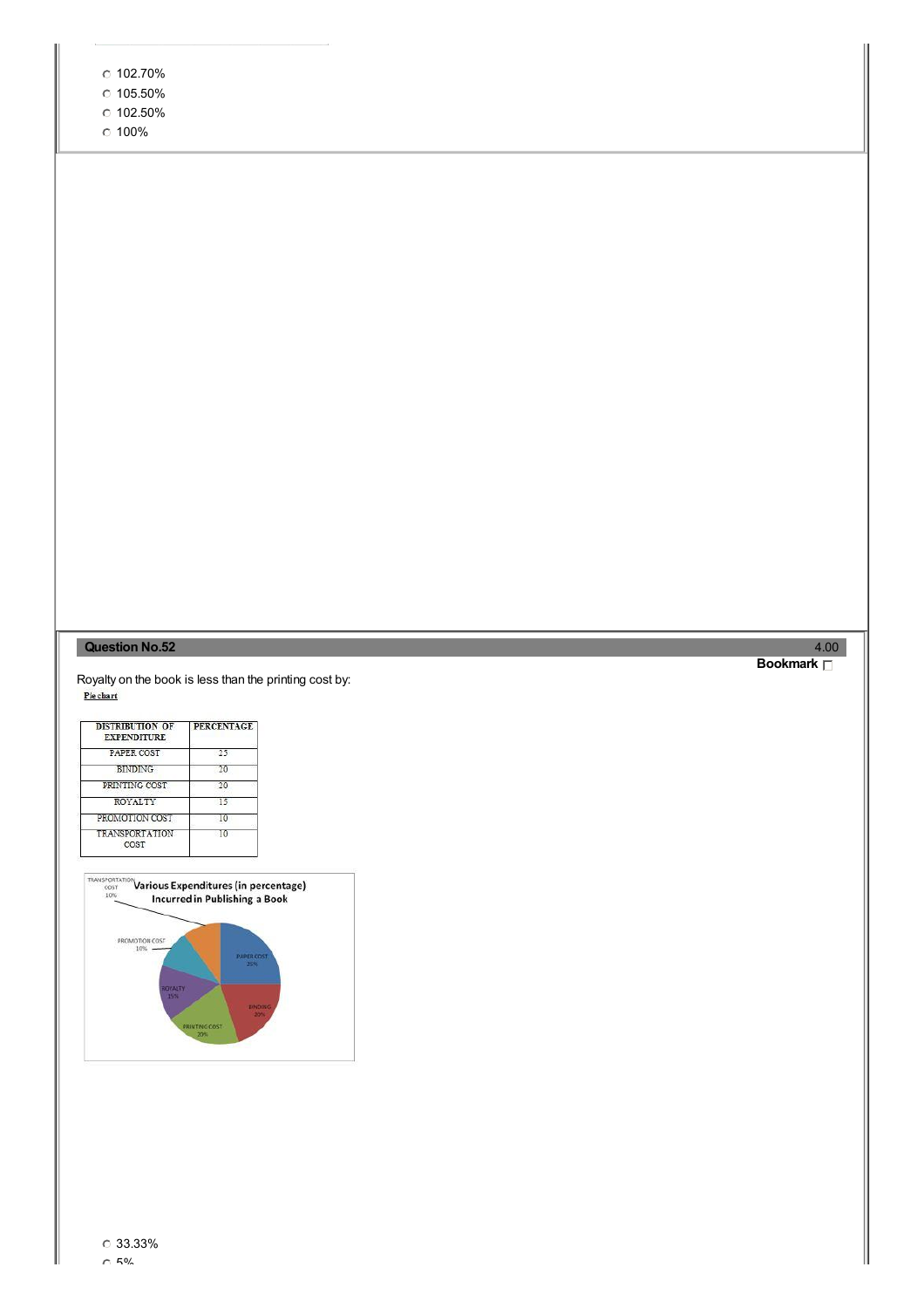| $\cup$ J/0<br>$\degree$ 25%<br>$\degree$ 20%                                                                                                                                                                                                                                                                                                                                                                                 |      |
|------------------------------------------------------------------------------------------------------------------------------------------------------------------------------------------------------------------------------------------------------------------------------------------------------------------------------------------------------------------------------------------------------------------------------|------|
|                                                                                                                                                                                                                                                                                                                                                                                                                              |      |
|                                                                                                                                                                                                                                                                                                                                                                                                                              |      |
|                                                                                                                                                                                                                                                                                                                                                                                                                              |      |
|                                                                                                                                                                                                                                                                                                                                                                                                                              |      |
|                                                                                                                                                                                                                                                                                                                                                                                                                              |      |
| <b>Question No.53</b><br>Bookmark <sub>D</sub><br>From a deck of 52 cards, a card is selected and without replacing the card a new card is selected Find out the probability that the first<br>card is an ace and second card is a king?<br>$O$ 3/52*3/51<br>$O$ 4/52*4/51<br>$O$ 4/52*3/51<br>$O$ 4/51*3/52                                                                                                                 | 4.00 |
| <b>Question No.54</b><br>Bookmark <sub>[]</sub>                                                                                                                                                                                                                                                                                                                                                                              | 4.00 |
| A homogeneous mixture of two or more substances in called:<br><b>C</b> Suspension<br><b>C</b> Metal<br><b>C</b> Solution<br>C Colloid                                                                                                                                                                                                                                                                                        |      |
| <b>Question No.55</b><br>Bookmark <sub>D</sub>                                                                                                                                                                                                                                                                                                                                                                               | 4.00 |
| Venkat invested Rs. 16000 in a scheme which earned him simple interest @ 15% per annum. After two years he withdrew the principal<br>amount plus interest and invested the entire amount in another scheme for two years, which earned him compound interest @ 12% per<br>annum. What would be the total interest earned by Venkat at the end of 4 years?<br>$C$ 10152.11<br>$\degree$ 6000<br>$\degree$ 9792<br>$O$ 9012.14 |      |
| <b>Question No.56</b><br>Bookmark <sub>[]</sub>                                                                                                                                                                                                                                                                                                                                                                              | 4.00 |
| Excluding stoppages, the speed of a bus is 54 kmph and including stoppages, it is 45 kmph. For how many minutes does the bus stop<br>per hour?<br>$\circ$ 4<br>$\circ$ 8<br>$\circ$ 10<br>$\circ$ 6                                                                                                                                                                                                                          |      |
|                                                                                                                                                                                                                                                                                                                                                                                                                              |      |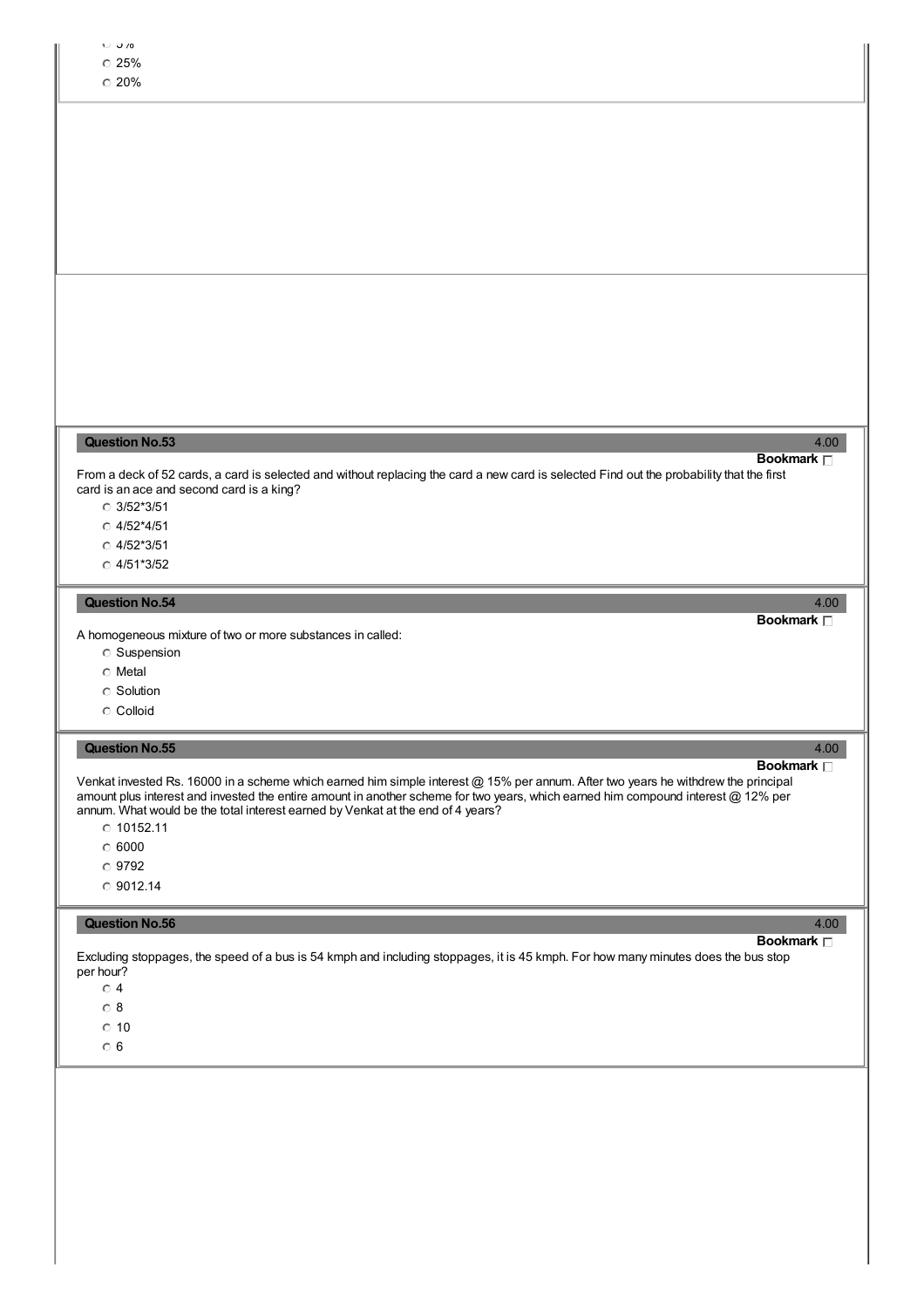# **Question No.57** 4.00

# **Bookmark**

Marks obtained by all the three boys together in Hindi is how much more than that by all the three girls together in Hindi? **TABULATEDDATA** 

# Percentage of marks obtained by six students in six different subjects. Number given in small brackets indicates the full marks of the subject.

| <b>SUBJECT</b>      | <b>MAT</b> | <b>ENGLI</b> | <b>HIND</b> | <b>ECONOMI</b> | <b>SCIENC</b> | <b>COMPUTE</b> |
|---------------------|------------|--------------|-------------|----------------|---------------|----------------|
|                     | HS         | <b>SH</b>    |             | $_{\rm CS}$    | Е             | RS             |
| <b>STUDENT</b><br>S | (120)      | (75)         | (60)        | (75)           | (150)         | (50)           |
| <b>DURGESH</b>      | 92         | 80           | 70          | 88             | 62            | 78             |
| <b>RENUKA</b>       | 90         | 48           | 75          | 68             | 76            | 88             |
| <b>RAHUL</b>        | 72         | 44           | 65          | 52             | 78            | 86             |
| <b>RADHA</b>        | 96         | 72           | 45          | 80             | 82            | 92             |
| PRATIGYA            | 98         | 76           | 65          | 64             | 84            | 80             |
| <b>PRATIK</b>       | 80         | 64           | 75          | 92             | 64            | 70             |

 $\overline{O}$  9

 $\degree$  15

 $\overline{C}$  25

 $\circ$  12

### **Question No.58** 4.00

What is the central angle of the sector corresponding to the expenditure incurred on Royalty?<br>Fischart

| <b>DISTRIBUTION OF</b><br><b>EXPENDITURE</b> | <b>PERCENTAGE</b> |
|----------------------------------------------|-------------------|
| PAPER COST                                   | 25                |
| <b>BINDING</b>                               | 20                |
| PRINTING COST                                | 20                |
| <b>ROYALTY</b>                               | 15                |
| PROMOTION COST                               | 10                |
| <b>TRANSPORTATION</b><br>COST                | 10                |



 $\degree$  54%

- $\degree$  48%
- $\degree$  24%
- $\degree$  15%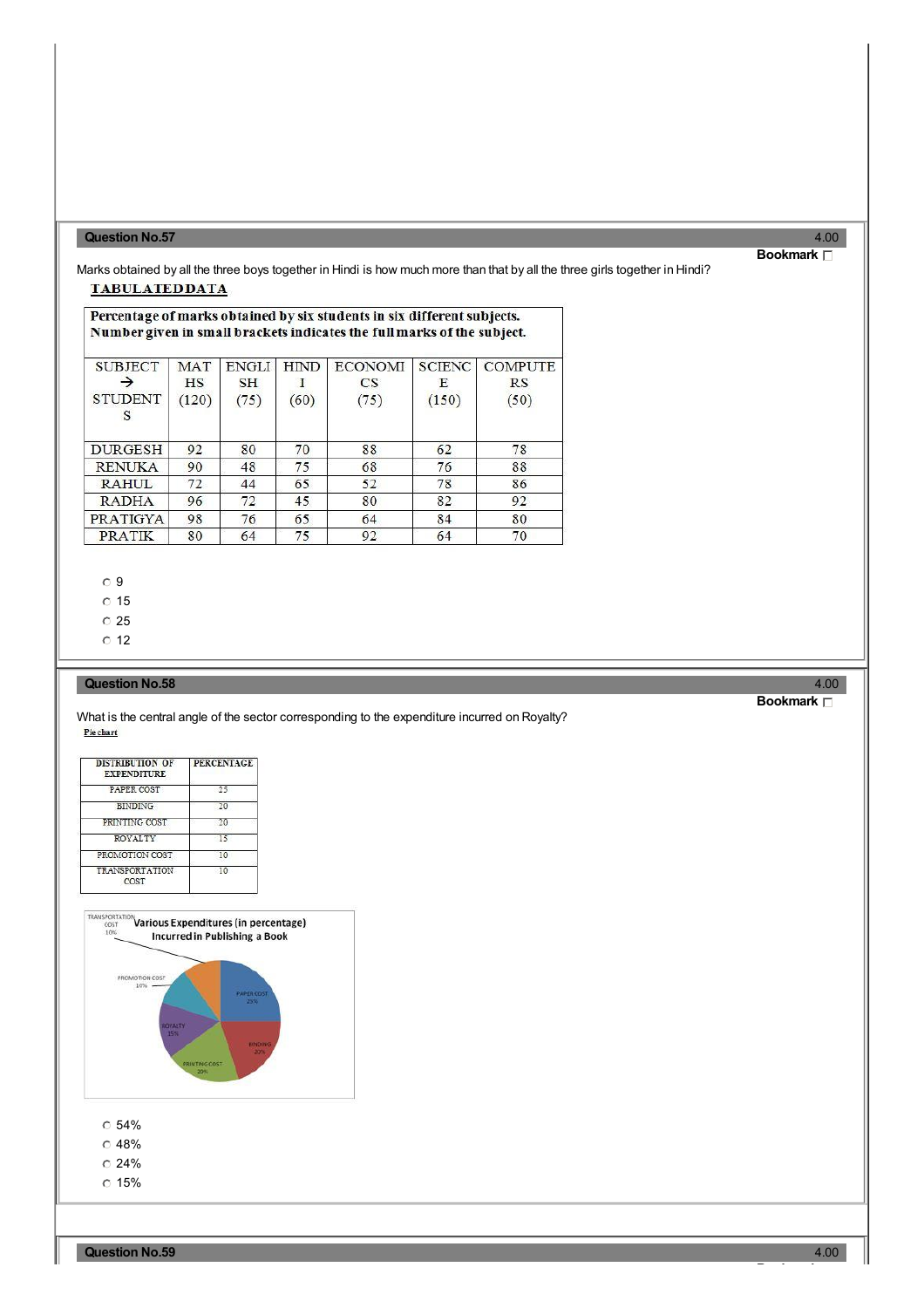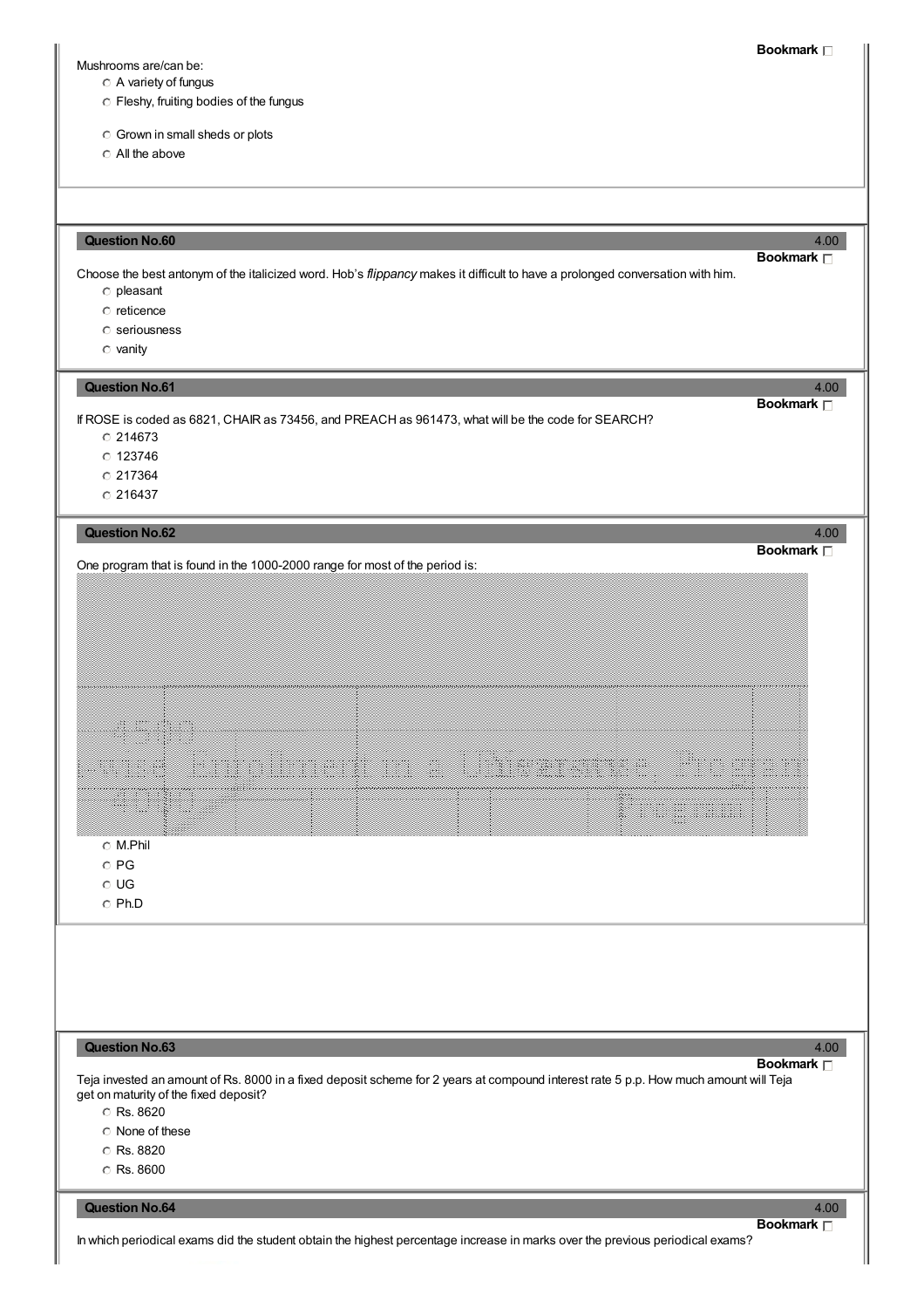#### Line graph

**EXECUTE AND ALL ASSEMBLE SET AND ALL ASSEMBLE AND ALL ASSEM** during April 2017 - March 2018, a student of Class IX appeared for each of the periodical exams. The aggregate makes obtained by him in each periodical exams ar

Maximum Total Marks in each Periodical Exam = 500

| periodical exams<br>marks |  |
|---------------------------|--|
| 360                       |  |
| 365                       |  |
| 370                       |  |
| 385                       |  |
| $400 -$                   |  |
| 405                       |  |
|                           |  |



- $O$  Dec, 17
- $\circ$  June, 17
- Oct, 17

August, 17

# **Question No.65** 4.00

Study the following information carefully and answer the question below it

(i) There is a group of five persons- A, B, C, D and E

(ii) One of them is manual scavenger, one is sweeper, one is watchman, one is human scarecrow and one is grave-digger

(iii) Three of them – A, C and grave-digger prefer tea to coffee and two of them – B and the watchman prefer coffee to tea

(iv) The human scarecrow and D and A are friends to one another but two of these prefer coffee to tea.

(v) The manual scavenger is C's brother

Who is human scarecrow?

- $\circ$  C
- E
- $\circ$  D
- B

# **Question No.66** 4.00



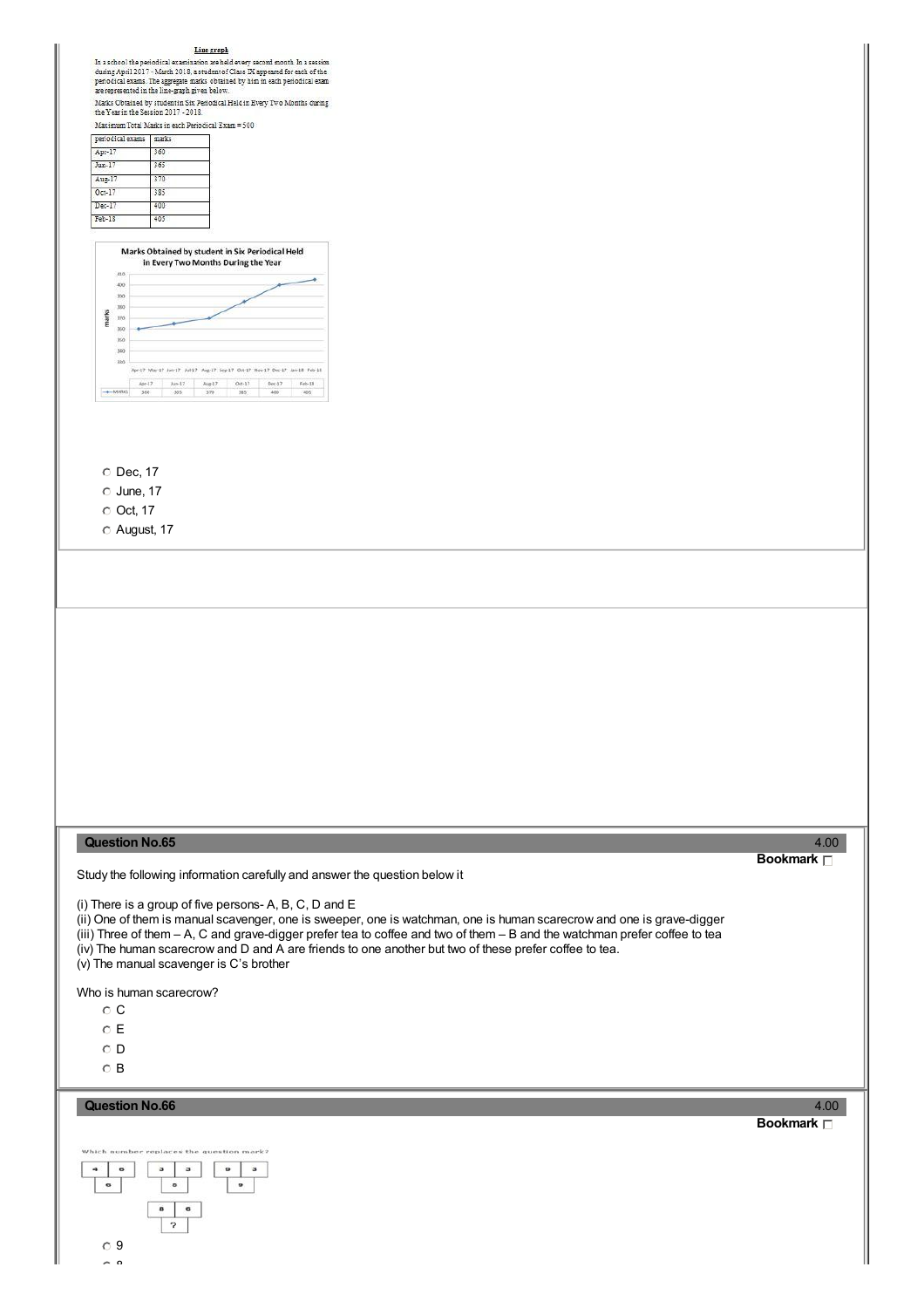$\overline{6}$ 

 $011$ 

 $\degree$  10

# **Question No.67** 4.00

**Bookmark** A dog takes 3 leaps for every 5 leaps of a hare. If one leap of the dog is equal to 3 leaps of the hare, the ratio of the speed of the dog to that of the hare is:

- $\degree$  2:3
- 4:7
- 5:6
- 9:5

# **Question No.68** 4.00

If the cost price of the Ring is 30% more than the cost price of Kajal, the shopkeeper wants to earn 25% after giving 35% discount so

| Items        | Cost<br>Price | Profit% | Discount |
|--------------|---------------|---------|----------|
| Lipstick     | 225           | 12%     | 48       |
| Kajal        | 320           | 20%     | 96       |
| Eye<br>liner | 196           | 25%     | 35       |
| Perfume      | 480           | 10%     | 72       |
| Bracelet     | 140           | 15%     | 14       |

Rs. 850

Rs. 700

C Rs. 800

# **Question No.69** 4.00

11.40am  $\degree$  11.33 pm 11.30am  $\degree$  11.20 am

**Bookmark**

what will be the marked price?

**Question No.70** 4.00

12 men can complete a piece of work in 4 days, while 15 women can complete the same work in 4 days. 6 men start working on the job and after working for 2 days, all of them stopped working. How many women should be put on the job to complete the remaining work, if it is to be completed in 3 days?

Places A and B are 400 KMs apart from each other. At 8 00 am X starts from A proceeding to B @ 80 KMs per hour. At 10.00 am Y

starts from B proceeding to A @ 100KMs per hour. At what time both will be meeting each other?

**Bookmark**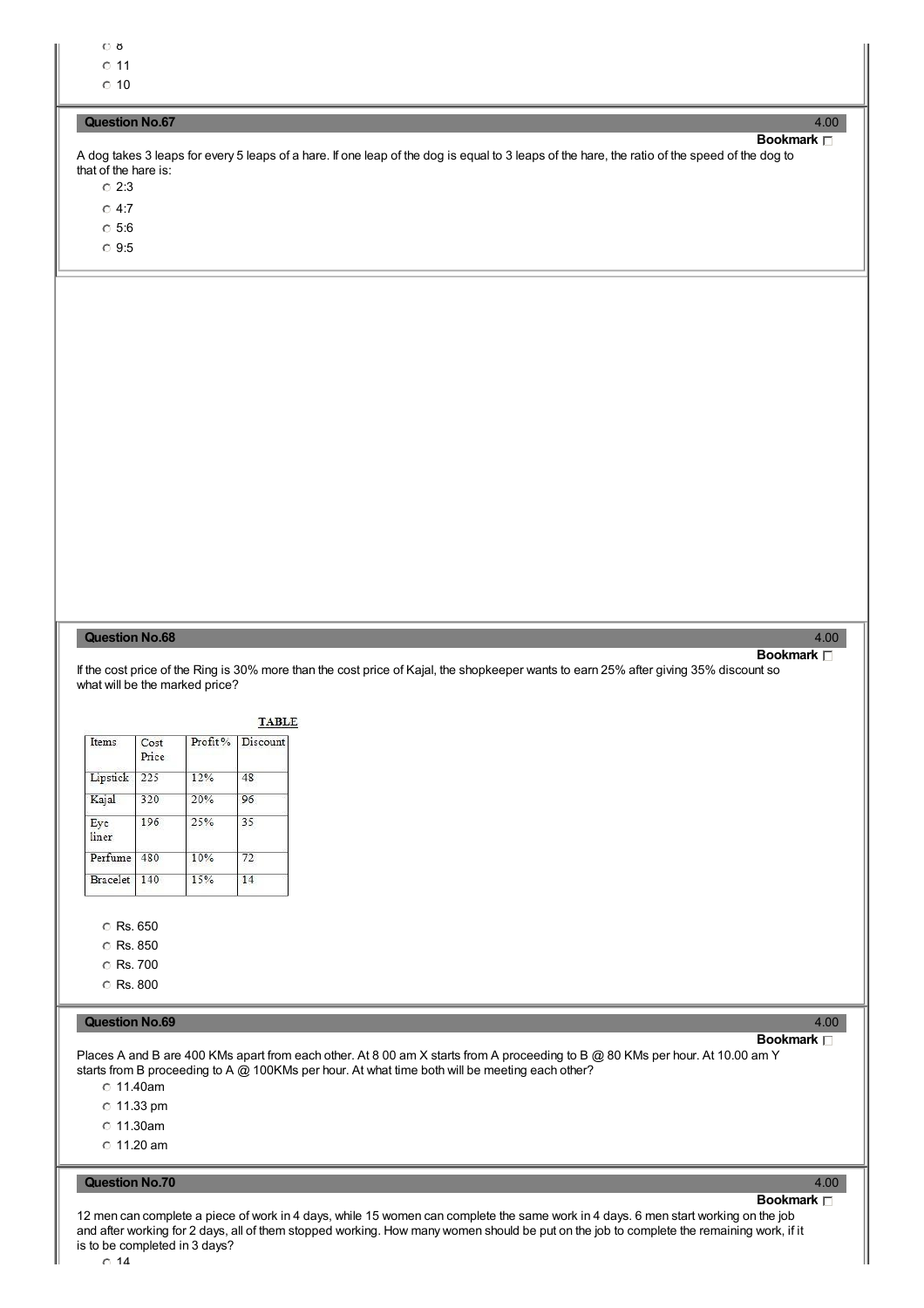$14 - 17$  $\overline{0}$  15

 $\degree$  10

 $\circ$  13

# **Question No.71** 4.00

The third proportional to  $(x^2-y^2)$  and  $(x-y)$  is  $\circ$  (x - y)  $(x + y) / (x - y)$  $(x + y)$ 

 $(x - y) / (x + y)$ 

# **Question No.72** 4.00

Select a suitable figure from the four alternatives that would complete the figure matrix.



# **Question No.73** 4.00

The price of the book is marked 20% above the cost. If the marked price of the book is Rs. 180, then what is the cost of the paper used in a single copy of the book?<br>Piechart

| <b>DISTRIBUTION OF</b><br><b>EXPENDITURE</b> | <b>PERCENTAGE</b> |
|----------------------------------------------|-------------------|
| PAPER COST                                   | 25                |
| <b>BINDING</b>                               | 20                |
| PRINTING COST                                | 20                |
| ROYALTY                                      | 15                |
| PROMOTION COST                               | 10                |
| <b>TRANSPORTATION</b><br>COST                | 10                |



**Bookmark**

### **Bookmark**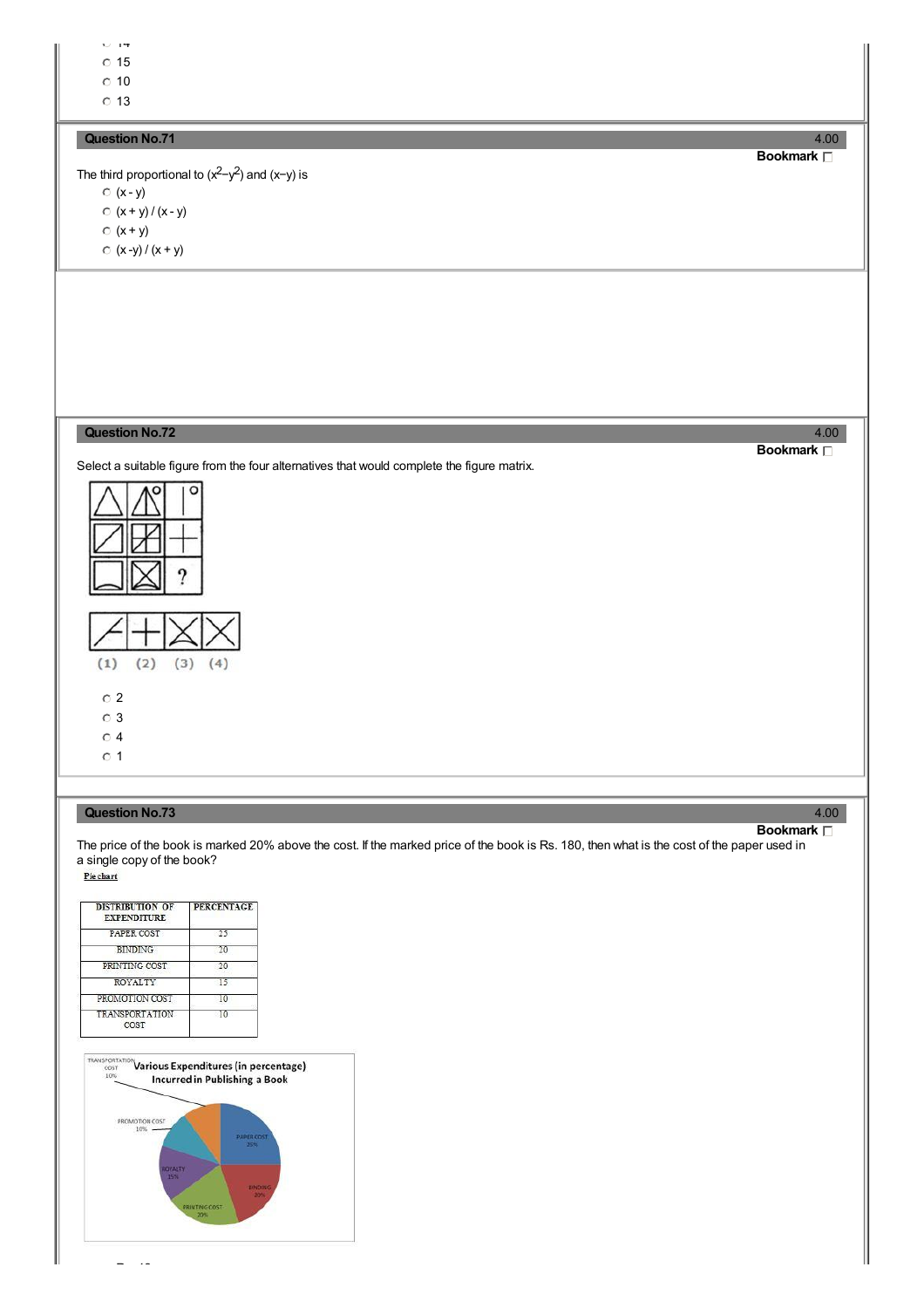- C Rs. 44.25
- Rs. 36

# **Question No.74** 4.00

The world's largest solar park has launched in which state?

- Odisha
- Gujarat
- Madhya Pradesh
- Rajasthan

# **Question No.75** 4.00

For 0.375Hong Kong Dollar (HKD) you got 4.125 Bangladesh Taka (BDT). For one HKD how much you would pay in BDT?

 $\degree$  10

 $0.11$ 

 $C$  41.25

37.5

# **Question No.76** 4.00

Amitha purchased 1 kajal, 2 lipstick and 1 perfume and shopkeeper gave 5% additional discount on the marked price, find the total profit of the shopkeeper.

| Items           | Cost<br>Price | Profit% | Discount |
|-----------------|---------------|---------|----------|
| Lipstick        | 225           | 12%     | 48       |
| Kajal           | 320           | 20%     | 96       |
| Eye<br>liner    | 196           | 25%     | 35       |
| Perfume         | 480           | 10%     | 72       |
| <b>Bracelet</b> | 140           | 15%     | 14       |

C Rs. 106

C Rs. 166

Rs. 82

C Rs. 87

#### **Question No.77** 4.00

# **Bookmark**

A bus without stopping travels at an average speed of 60 km/hr and with stoppages at an average speed of 40 km/hr. What is the total time taken by the bus for stoppages on a route of length 300km?

 $\circ$  3 hr

 $\circ$  4 hr

3.5 hr

2.5 hr

# **Question No.78** 4.00

One kilometre is equal to how many miles?

- $\degree$  0.62
- $\circ$  1.6
- $\degree$  0.84
- $\circ$  0.5

**Bookmark**

# **Bookmark**

**Bookmark**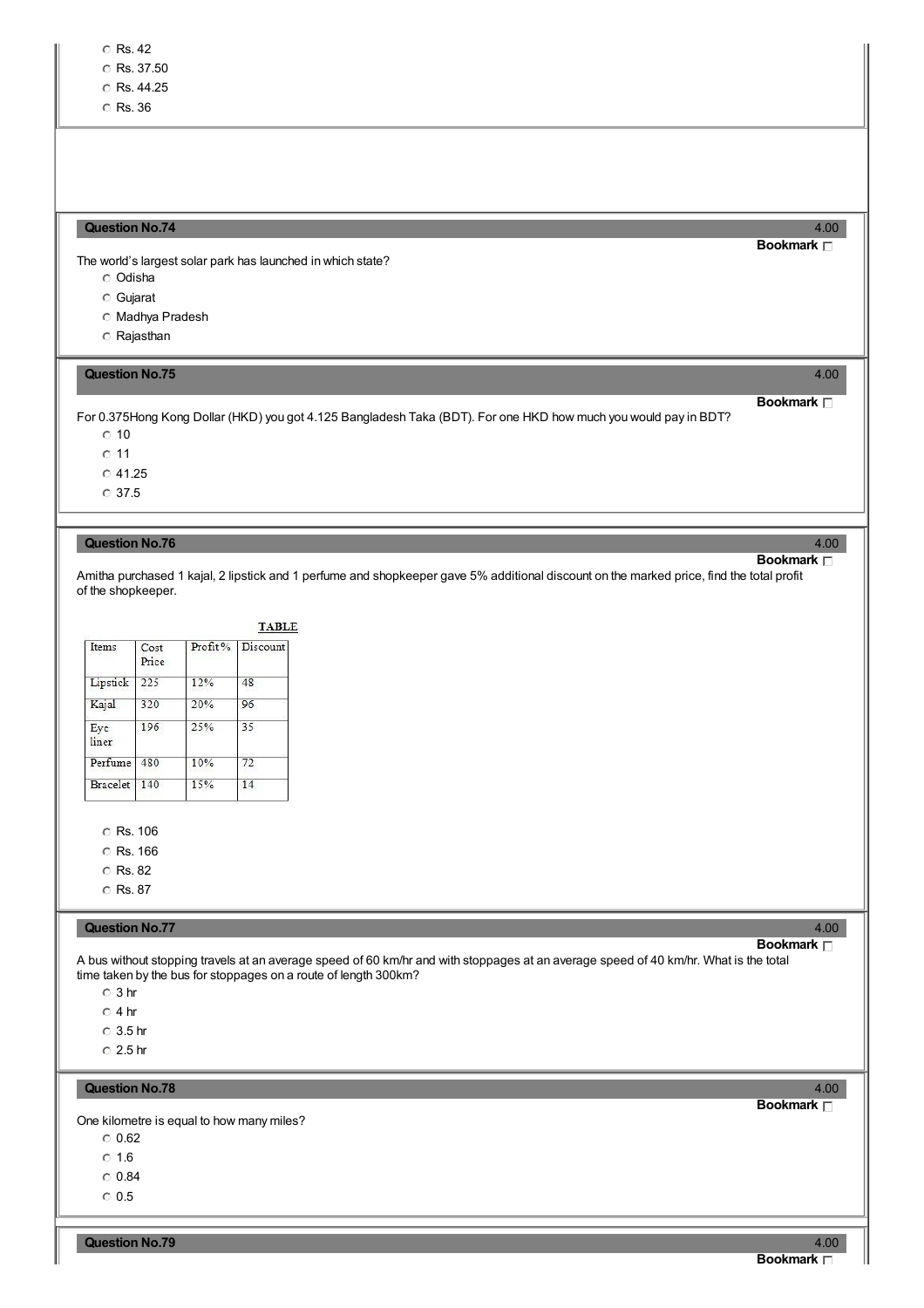Which Article is related with "Abolition of Untouchability"?

- Article 17
- Article 19
- Article 18
- Article 20



- $\circ$  pronouns
- 

#### **Question No.84** 4.00

What are the total marks obtained by Renuka in all the subjects?**TABULATEDDATA** 

# **Bookmark**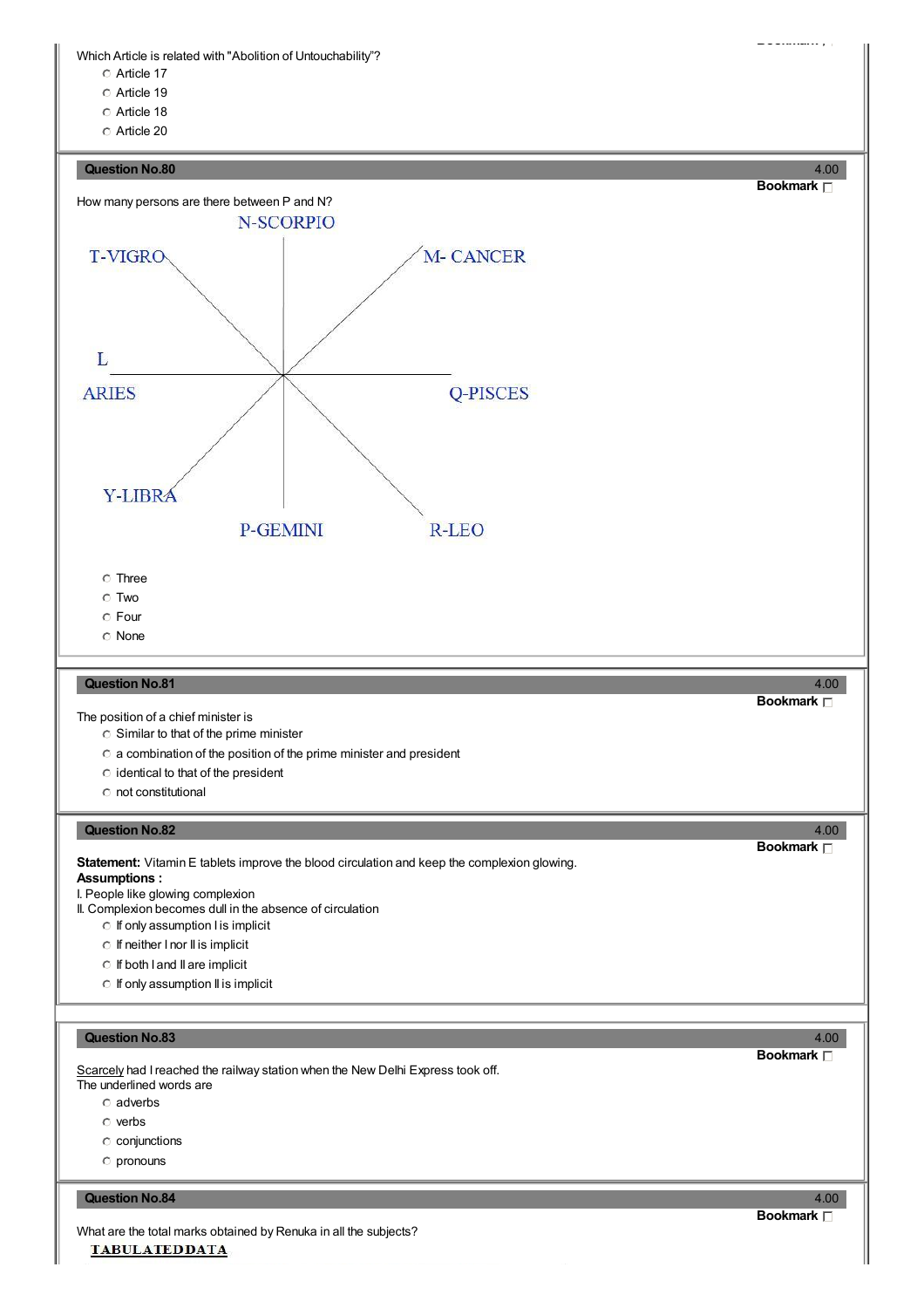| Percentage of marks obtained by six students in six different subjects.<br>Number given in small brackets indicates the full marks of the subject. |                                  |                                   |                     |                              |                             |                                     |
|----------------------------------------------------------------------------------------------------------------------------------------------------|----------------------------------|-----------------------------------|---------------------|------------------------------|-----------------------------|-------------------------------------|
| <b>SUBJECT</b><br><b>STUDENT</b><br>S                                                                                                              | <b>MAT</b><br><b>HS</b><br>(120) | <b>ENGLI</b><br><b>SH</b><br>(75) | <b>HIND</b><br>(60) | <b>ECONOMI</b><br>CS<br>(75) | <b>SCIENC</b><br>Е<br>(150) | <b>COMPUTE</b><br><b>RS</b><br>(50) |
| <b>DURGESH</b>                                                                                                                                     | 92                               | 80                                | 70                  | 88                           | 62                          | 78                                  |
| <b>RENUKA</b>                                                                                                                                      | 90                               | 48                                | 75                  | 68                           | 76                          | 88                                  |
| <b>RAHUL</b>                                                                                                                                       | 72                               | 44                                | 65                  | 52                           | 78                          | 86                                  |
| <b>RADHA</b>                                                                                                                                       | 96                               | 72                                | 45                  | 80                           | 82                          | 92                                  |
| PRATIGYA                                                                                                                                           | 98                               | 76                                | 65                  | 64                           | 84                          | 80                                  |
| <b>PRATIK</b>                                                                                                                                      | 80                               | 64                                | 75                  | 92                           | 64                          | 70                                  |

368

Ē.

 $\degree$  408

378

445

# **Question No.85** 4.00

**Bookmark**

Choose the set of figures which follows the given rule. Rule: Closed figures become more and more open and open figures become more and more close

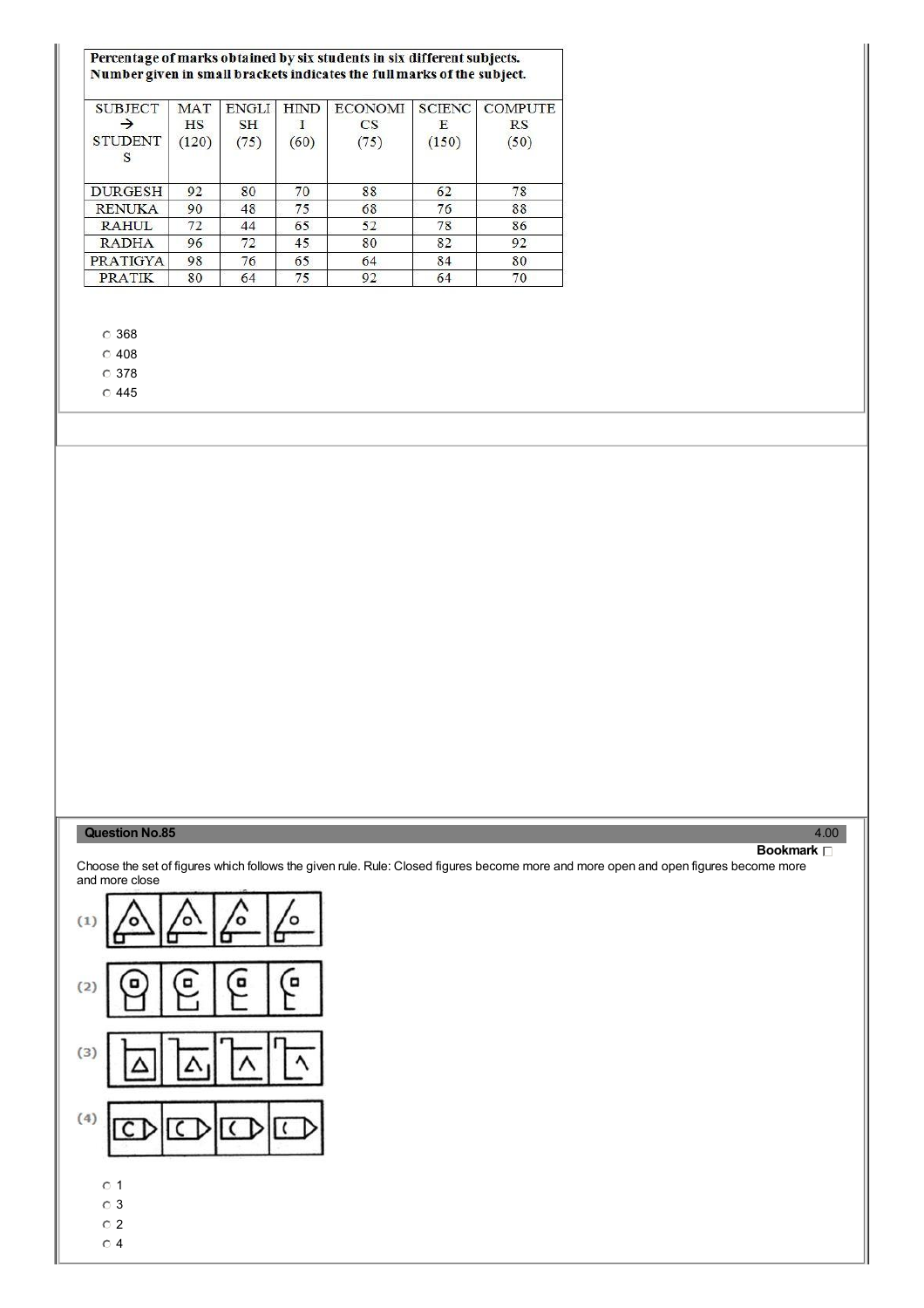#### **Question No.86** 4.00

How many Schedules are there in Constitution of India?

- 10 Schedules
- 12 Schedules
- 16 Schedules
- 14 Schedules

#### **Question No.87** 4.00

Which union ministry has launched Udyam Sakhi Portal for women entrepreneurs of India?

- Ministry of Women and Child Development
- Ministry of Labour and Employment
- Ministry of Information and Broadcasting
- Ministry of Micro, Small and Medium Enterprises

### **Question No.88** 4.00

An elevator starts with 4 passenger and stops at 7 floors of an apartment. Find the probability that all 4 passengers travel to different floor?

- $C$  18/49
- 139/343
- 120/343
- $C$  110/343



Graphical Utility Interface

Graphical User Interface

**Bookmark**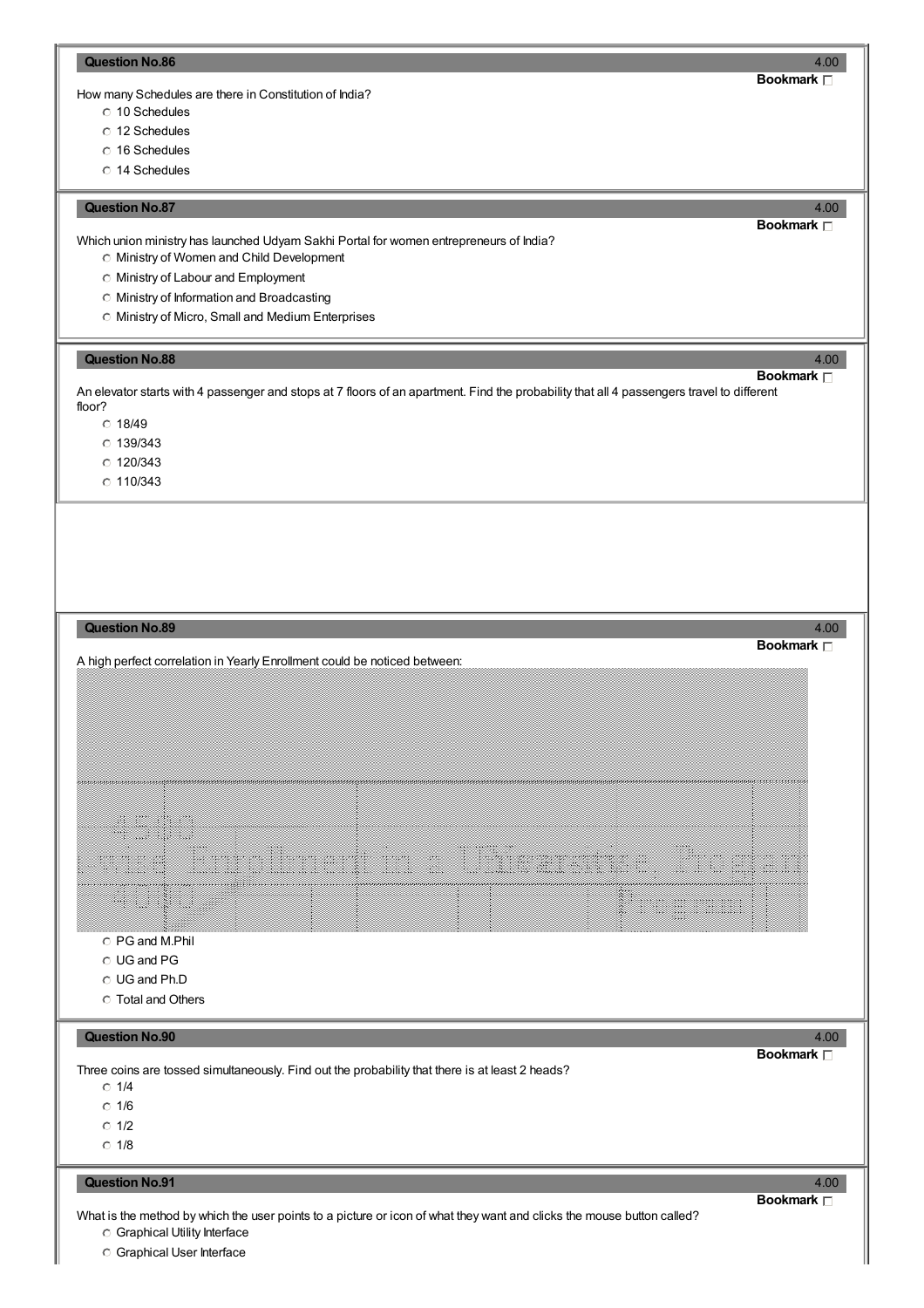- Graphical User Information
- Graphical Utility Information

# **Question No.92** 4.00

During winter, the poor children\_\_\_\_\_around a makeshift fire to keep themselves warm.

- elbowed
- tucked
- huddled
- grouped

# **Question No.93** 4.00

Where is the headquarters of European Bank for Reconstruction and Development (EBRD)?

- Paris
- New York
- London
- Berlin

### **Question No.94** 4.00

A lent Rs. 4000 to B for 2 years and Rs. 2000 to C for 4 years on simple interest at the same rate of interest and received Rs. 2200 in all from both of them as interest. The rate of interest per annum is:

- $C$  15%
- $\degree$  14%
- $C$  13.75%
- $\degree$  12%

# **Question No.95** 4.00

**Bookmark**

In a 3600 m race around a circular track of length 400m, the faster runner and the slowest runner meet at the end of the fourth minute, for the first time after the start of the race. All the runners maintain uniform speed throughout the race. If the faster runner runs at thrice the speed of the slowest runner. Find the time taken by the faster runner to finish the race.

- $C$  12 minute
- 36 minute
- $0.16$  minute
- 24 minute

#### **Question No.96** 4.00

The members of the Rajya Sabha are elected by

- Elected members of the legislative assembly
- Elected members of the legislative council
- Lok Sabha
- The people

# **Question No.97** 4.00

**Bookmark**

**Bookmark**

# **Bookmark**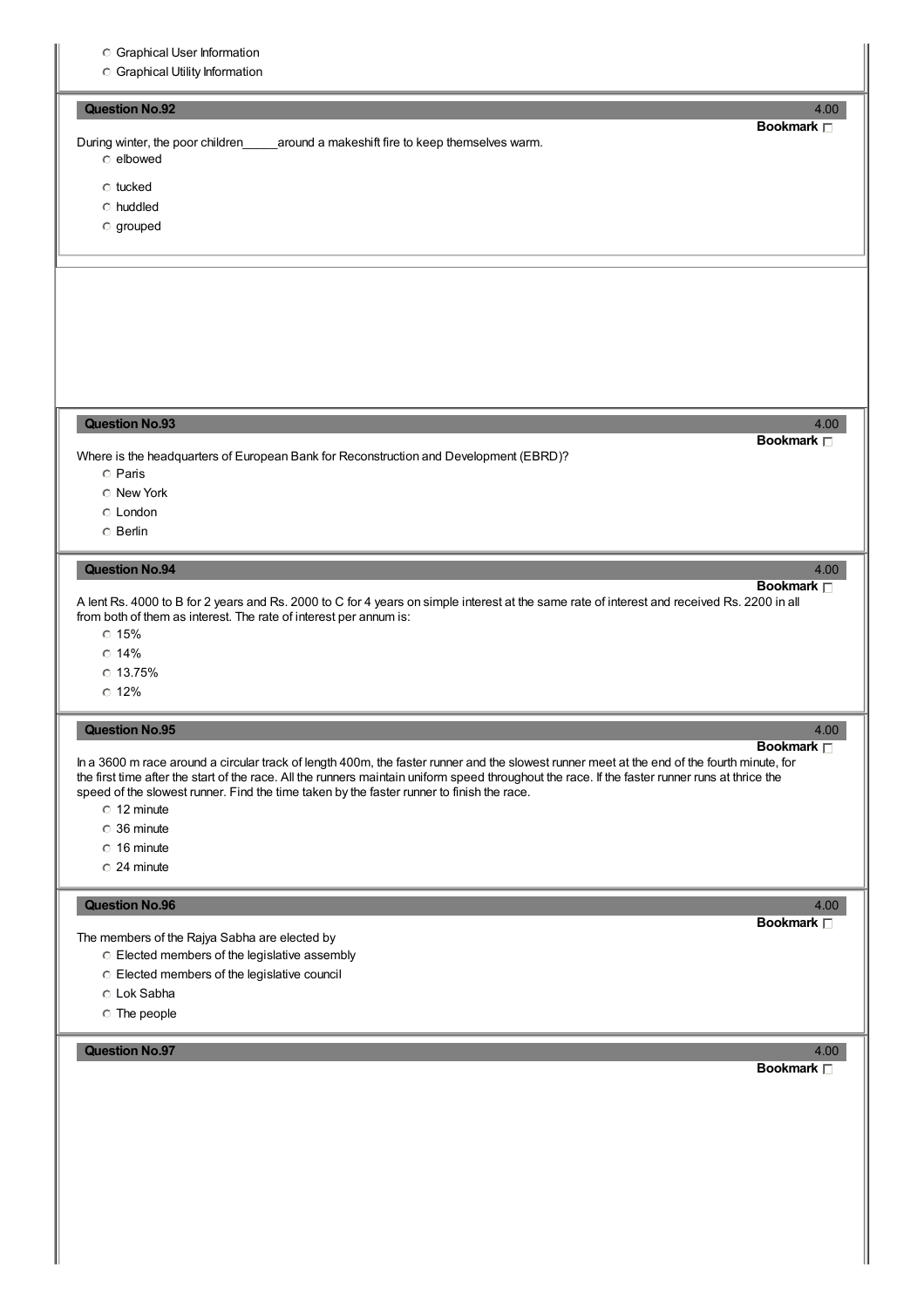What is the percentage of marks obtained by the student in the periodical exams of August, 17 and Oct, 17 taken together?

#### Line graph

In a school the periodical examination are held every second month In a session during April 2017 - March 2018, a student<br>of Class IX appeared for each of the periodical exams The aggregate matks obtained by him in each p

Marks Obtained by student in Six Periodical Held in Every Two Months during the Year in the Session 2017 - 2018.  $n = 500$ 

| periodical exams | marks   |
|------------------|---------|
| Apr-17           | 360     |
| $Jun-17$         | 365     |
| Aug-17           | 370     |
| $Oct-17$         | 385     |
| $Dec-17$         | $400 -$ |
| $Feb-18$         | 405     |



# $C - 77%$

# 75.50% **Question No.98** 4.00

73.25% A Stationer sells Eraser (E) at USD 0.25, Pencil (P) at USD 0.75 and Notebook (N) for USD 5, per piece each . With exactly USD 100<br>one hought the ninces of all the three put together. Find the combination of E.B and N. **Bookmark** one bought 100 pieces of all the three put together. Find the combination of E,P and N.

 $\overline{C}$  18E, 81P and 1N.

80E, 4P and 16N.

1E, 93P and 6N

25E, 60P and 15N.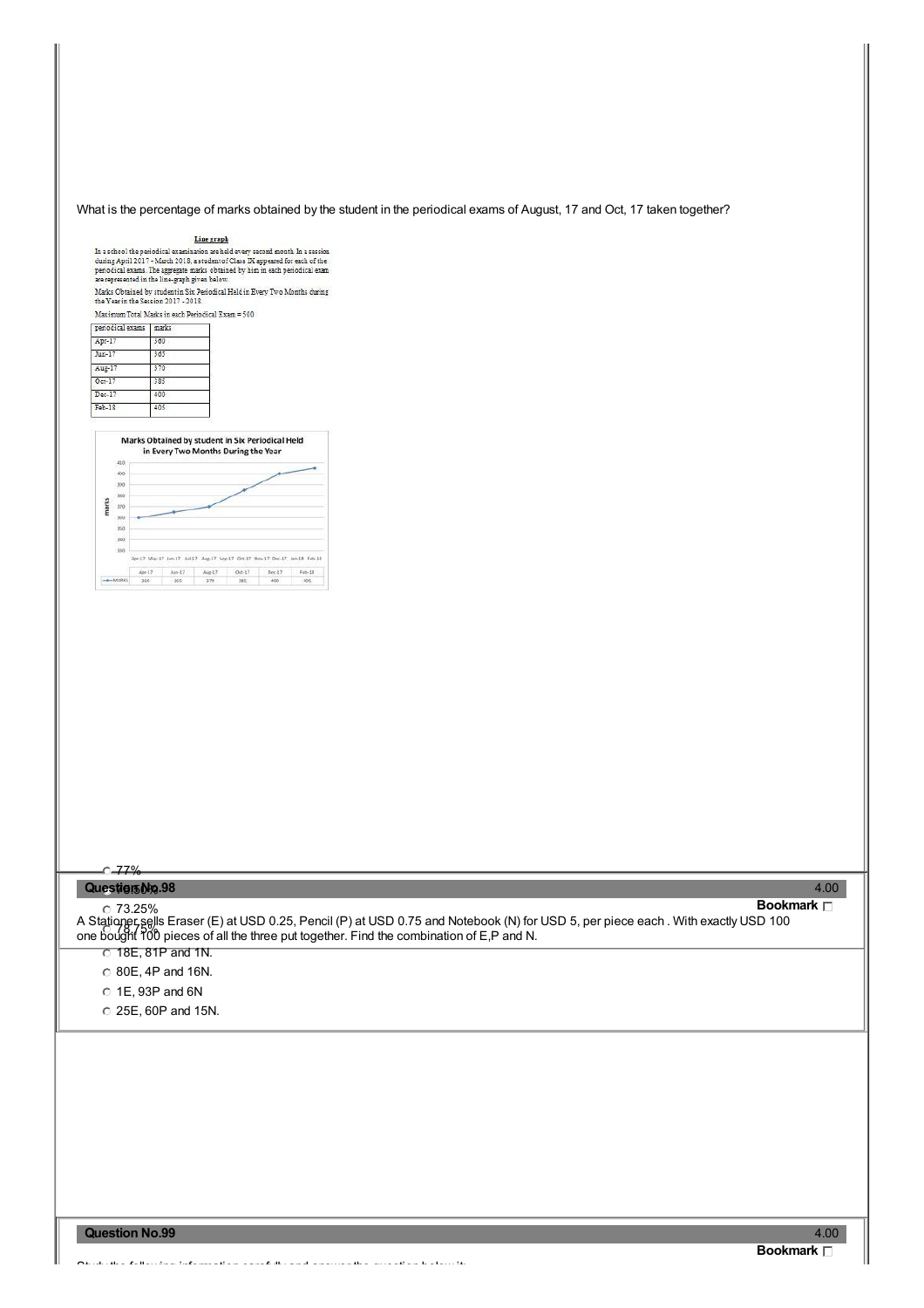Study the following information carefully and answer the question below it:

Aasha, Bhuvnesh,Charan, Danesh, Ekta, Farhan, Ganesh and Himesh are sitting around a circle, facing the centre. Aasha sits fourth to the right of Himesh while second to the left of Farhan. Charan is not the neighbour of Farhan and Bhuvnesh. Danesh sits third to the right of Charan. Himesh never sits next to Ganesh.

Who sits second to the right of Danesh?

- Ekta
- C Charan
- Aasha
- Bhuvnesh

**Question No.100** 4.00

**Bookmark**

If 5500 copies are published and the transportation cost on them amounts to Rs. 82500, then what should be the selling price of the book so that the publisher can earn a profit of 25%?Pie chart

| <b>DISTRIBUTION OF</b><br><b>EXPENDITURE</b> | <b>PERCENTAGE</b> |  |  |
|----------------------------------------------|-------------------|--|--|
| PAPER COST                                   | 25                |  |  |
| <b>BINDING</b>                               | ንስ                |  |  |
| PRINTING COST                                | 20                |  |  |
| ROYALTY                                      | 15                |  |  |
| PROMOTION COST                               | 10                |  |  |
| <b>TRANSPORTATION</b><br>COST                | 10                |  |  |

 $^{\circ\circ}$ Various Expenditures (in percentage) **Incurred in Publishing a Book**